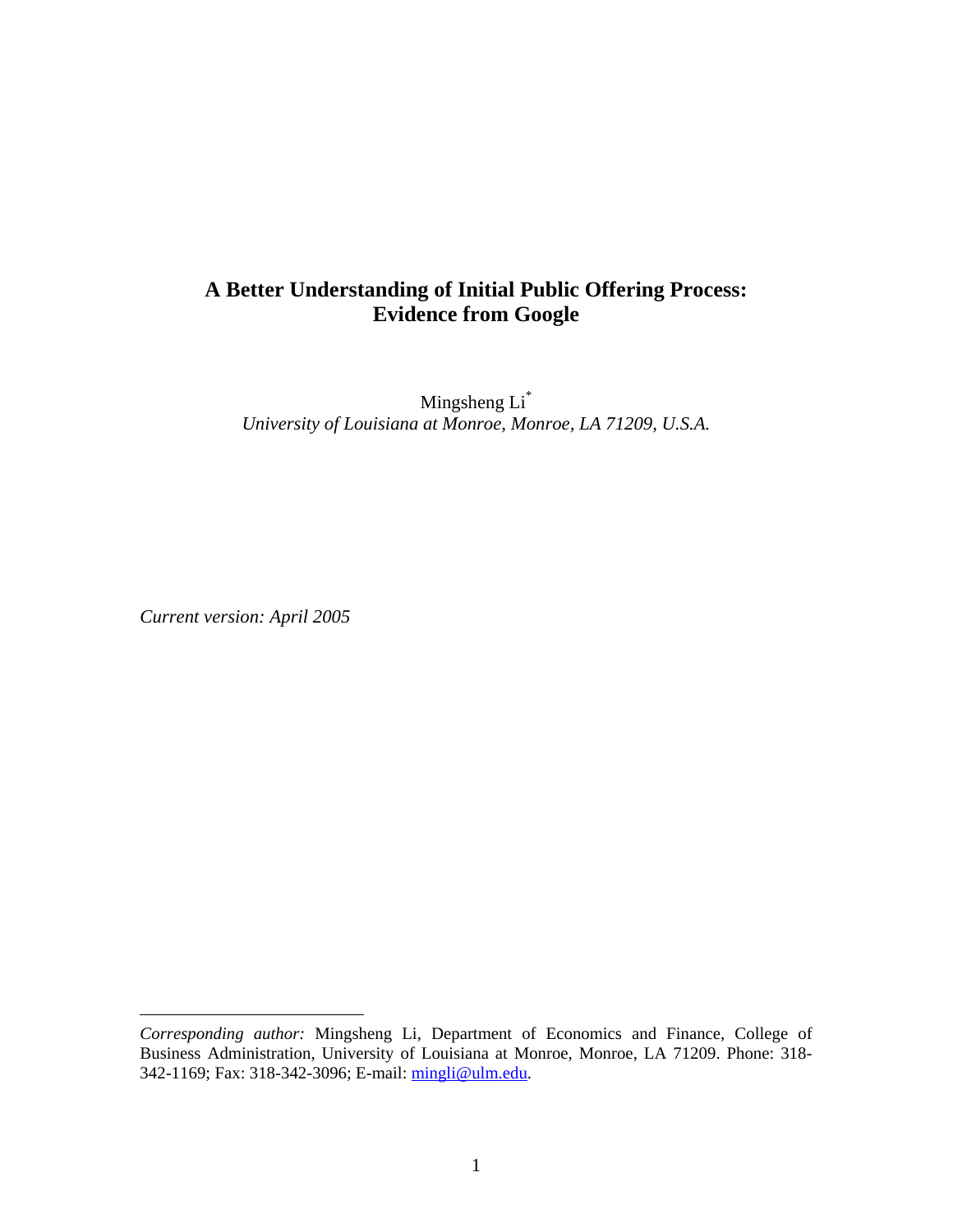## **A Clinical Analysis of Google's Initial Public Offering**

## **Abstract**

Using the recent IPO of Google as an example, we provide empirical evidence to better understand issuers' decision process at the IPO stage. Our results suggest that Google timed its offering based on both the general market and the IPO market conditions. Selling shareholders took advantage of information gathered during the registration process and adjusted the number of secondary shares offered to maximize their wealth. We also show that IPO investors' investment increased the existing shareholders' wealth before trades started in the secondary market. The new issues diluted the existing shareholders' ownership, while the dilution on voting power was negligible.

*Key words*: Initial public offerings; ownership dilution; IPO clustering, voting power

*JEL classification*: G12, G14, G30, G39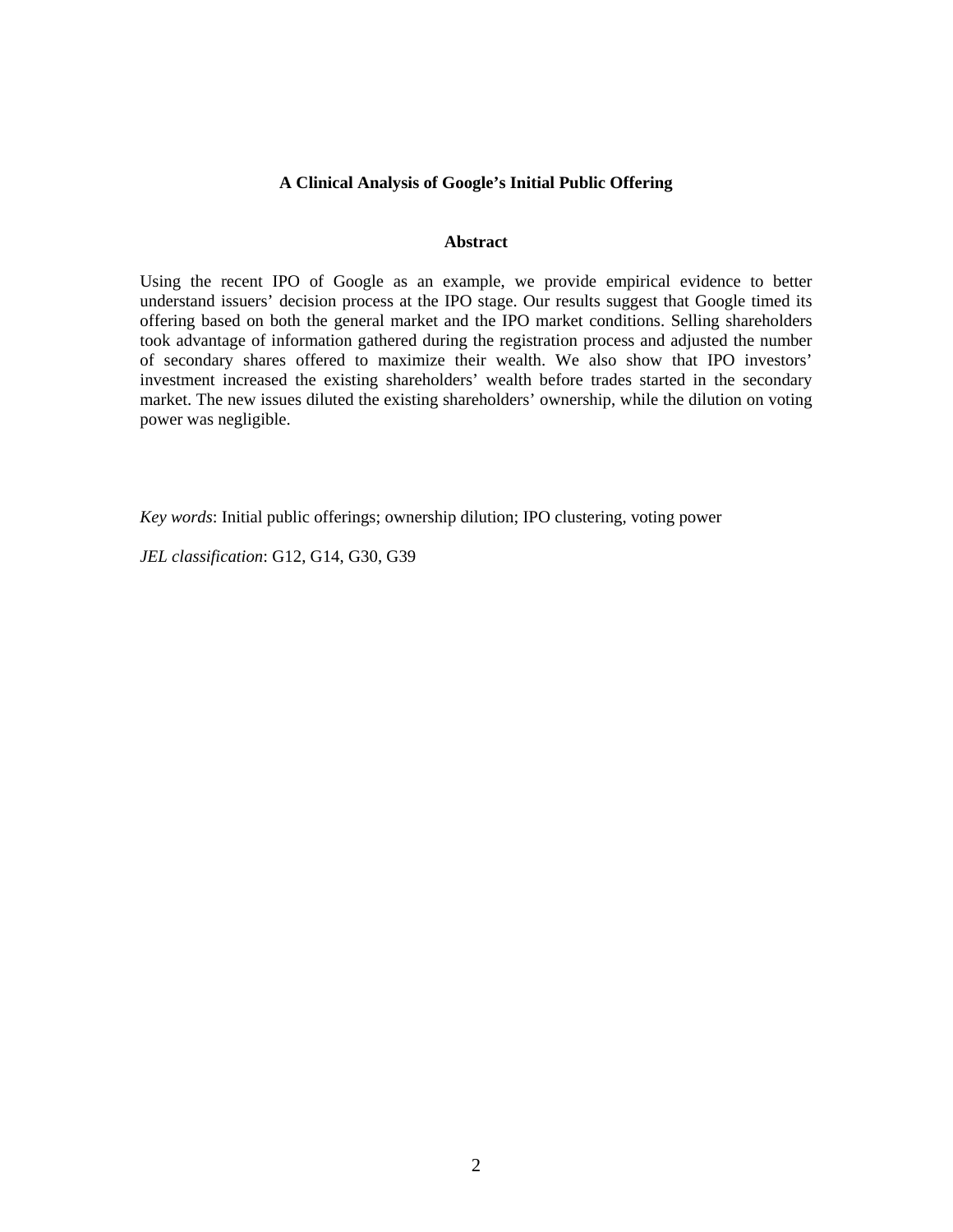1. Introduction

The initial public offering (IPO) is an important milestone in the life cycle of a private firm and has significant effects on its ownership structure and the existing (i.e., pre-IPO) shareholders' wealth. Firms go public for many different reasons: to raise capital for future growth and expansion, reduce debts, create a public market for current shareholders, or to rebalance accounts after high investment and growth [Ritter and Welch, 2002; Pagano, Panetta, Zingales, 1998]. Once a firm decides to go public, many important decisions must be made. The common questions include: when is the optimal time to file for registration? When should the offer start? What should be the offer price and how much should the new shares be discounted? How many shares need to be sold? How much money needs to be raised? What should be determined first, the total amount of money to be raised or the offer price and the number of shares to be issued?

A huge body of literature provides comprehensive studies on these issues and many inspiring theories have emerged. In this study, we take a different approach to revisit these issues and provide additional evidence to the existing literature. Unlike previous studies that draw conclusions focusing on one or a few issues based on statistic results by pooling hundreds or even thousands of firms together, we focus on one firm and provide in-depth analyses of the common issues related to most IPOs. We use the recent IPO of Google as our sample and address the following questions:

First, do issuers condition their filing for IPOs on the general market condition or do they time their offerings based on the recent IPO market? Second, do the market return and information collected during the registration period affect issuers' decisions on offer price and shares offered? Third, do the pre-IPO owners take advantage of the information gathered during the registration process and adjust the number of shares that they are willing to sell (secondary)? Or do they have a pre-determined ownership structure so that the number of shares they are selling is independent of the information gathered during the registration period? Fourth, what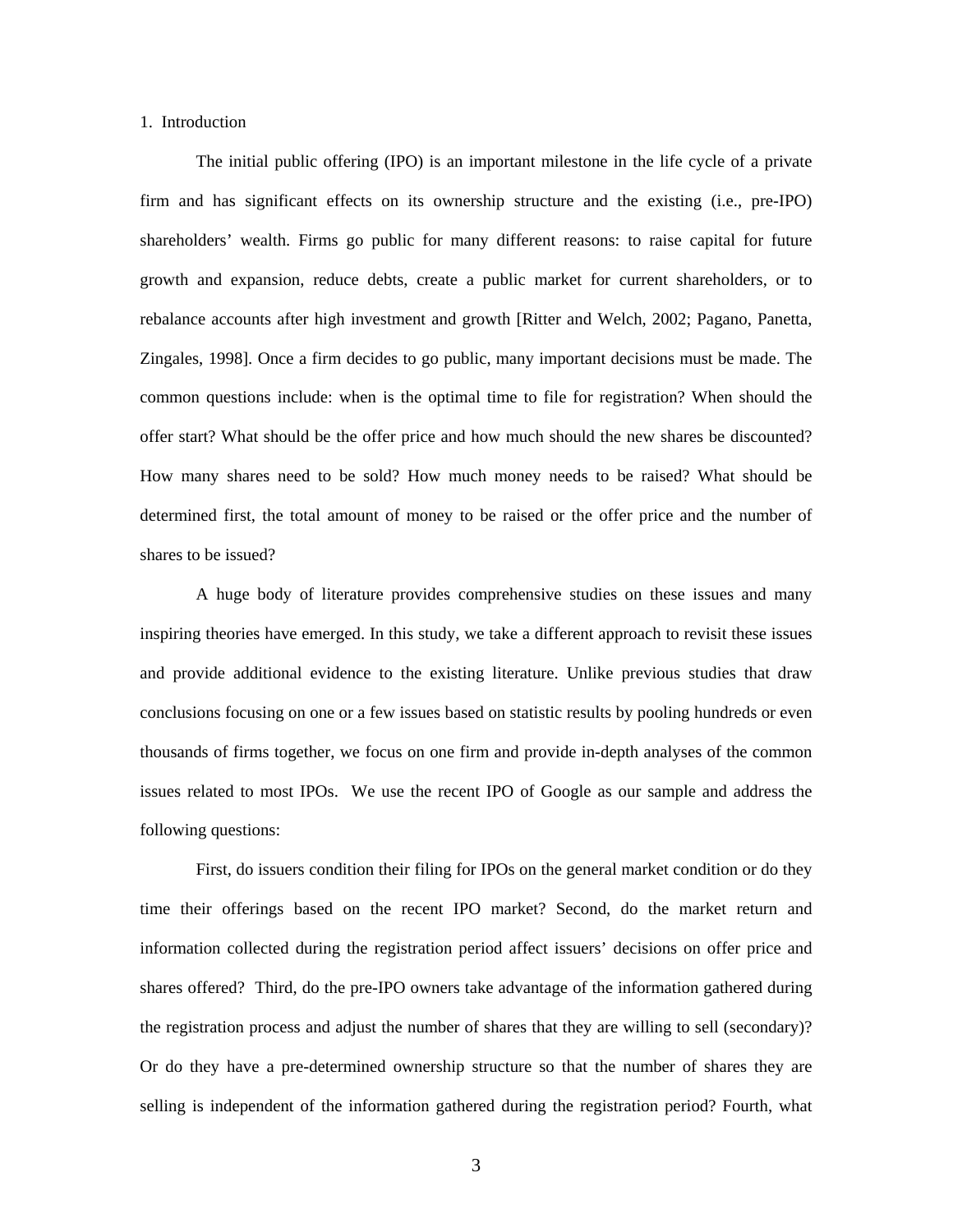premeditated actions do the pre-IPO owners take to maximize their wealth at the IPO? Fifth, given the well-documented underpricing and the huge amount of money left on the table by issuing firms, how do IPOs affect an issuing firm's value and its existing shareholders' wealth before the true value is realized in the aftermarket? Finally, how significant is the effect of an IPO on the ownership and voting power dilution of the existing shareholders?

Although the results based on one specific firm may not be representative, this in-depth study is important for several reasons. First, Google's search engine is used by millions of people daily. Its popularity is incomparable to that of any other firm in IPO history. As an example, a national TV host notes: "*It may seem bizarre, even blasphemous, but some people compare Google to God."* This parity is made because, *"Google knows everything, goes everywhere, and isavailable to everyone in need.*"<sup>1</sup> Second, unlike most other firms that use "bookbuilding" as their IPO pricing process, Google set its offer price through an unorthodox auction. This difference affects offer price, the participants of investors, and the wealth of the existing and selling shareholders. Third, Google offered only Class A common shares at the IPO, while its pre-IPO owners held a huge amount of Class B common shares. This unusual dual-class structure of the common shares had a significant effect on the new investors' voting power and management control.

## 2. Background Information

#### *Google Inc.*

 $\overline{a}$ 

Google was founded by two Stanford University students and incorporated in California in September 1998. It provides Internet surfers with a simple and convenient way to search for information. It maintains the world's largest online index of Web sites and helps people get nearly instant search information from the vast online index free of charge. Its main source of revenue comes from selling text advertising through a simple, not flashy, quick-loading layout.

<span id="page-3-0"></span><sup>&</sup>lt;sup>1</sup> CNN News, International, "Google Goes Public," Insight 11:00 PM (EST), July 14, 2004.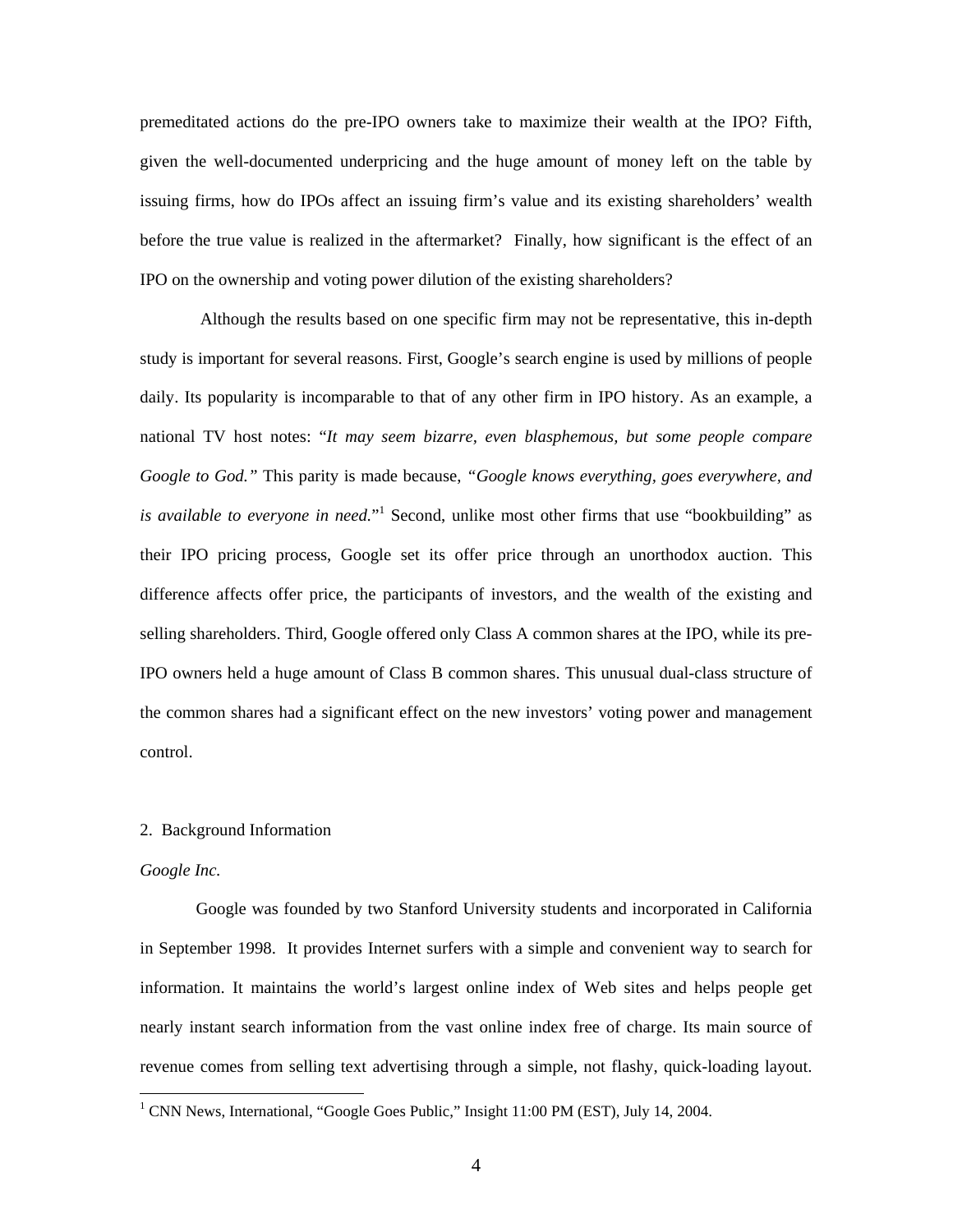Advertisers pay Google a fee each time a user clicks on the ads displayed either on Google's Web sites or on the Web sites of its participating network members. Google's revenue increased from \$220,000 in 1999 to \$1.35 billion in the first six months of 2004.

Google filed its IPO with the Securities and Exchange Commission (SEC) April 29, 2004 and started trading August 19, 2004. The new shares were priced at \$85 per share and surged at \$100.01 per share when trades started on the Nasdaq market, which is \$15.01 higher than the offer price. The first-day trading price ended at \$100.34 at market closing. Investors who held the new shares realized a one-day return of 18.05% at the closing of the first day's trading.

#### *Auction vs. bookbuilding*

The prevailing IPO pricing procedure used in the United States is bookbuilding, which mainly consists of five steps: (1) selecting a book-running manager and co-managers; (2) filing the registration with the SEC; (3) marketing the offering by distributing the prospectus and holding a road show; (4) pricing and allocating shares; and (5) conducting aftermarket supports by the underwriter-market maker (stabilization and over-allotment options) [see Ellis, Michaely, and O'Hara, 2000]. During the road show, the underwriter receives bids from investors. However, the bids are only an indication of interests, not binding commitments. The day before the issuing date and after the market closing, the lead underwriter and the issuing firm discuss the final offer price and the number of shares to be offered. The issuing firm and the underwriter have complete discretion on share allocation.

Unlike most firms in the United States, Google adopted an auction process for pricing its IPO. The founders explained the reasons for using an auction in the cover letter to the SEC: "*It is important to us to have a fair process for our IPO that is inclusive of both small and large investors. It is also crucial that we achieve a good outcome for Google and its current shareholders*." The auction was conducted in five stages. The general procedure is explained as the follows: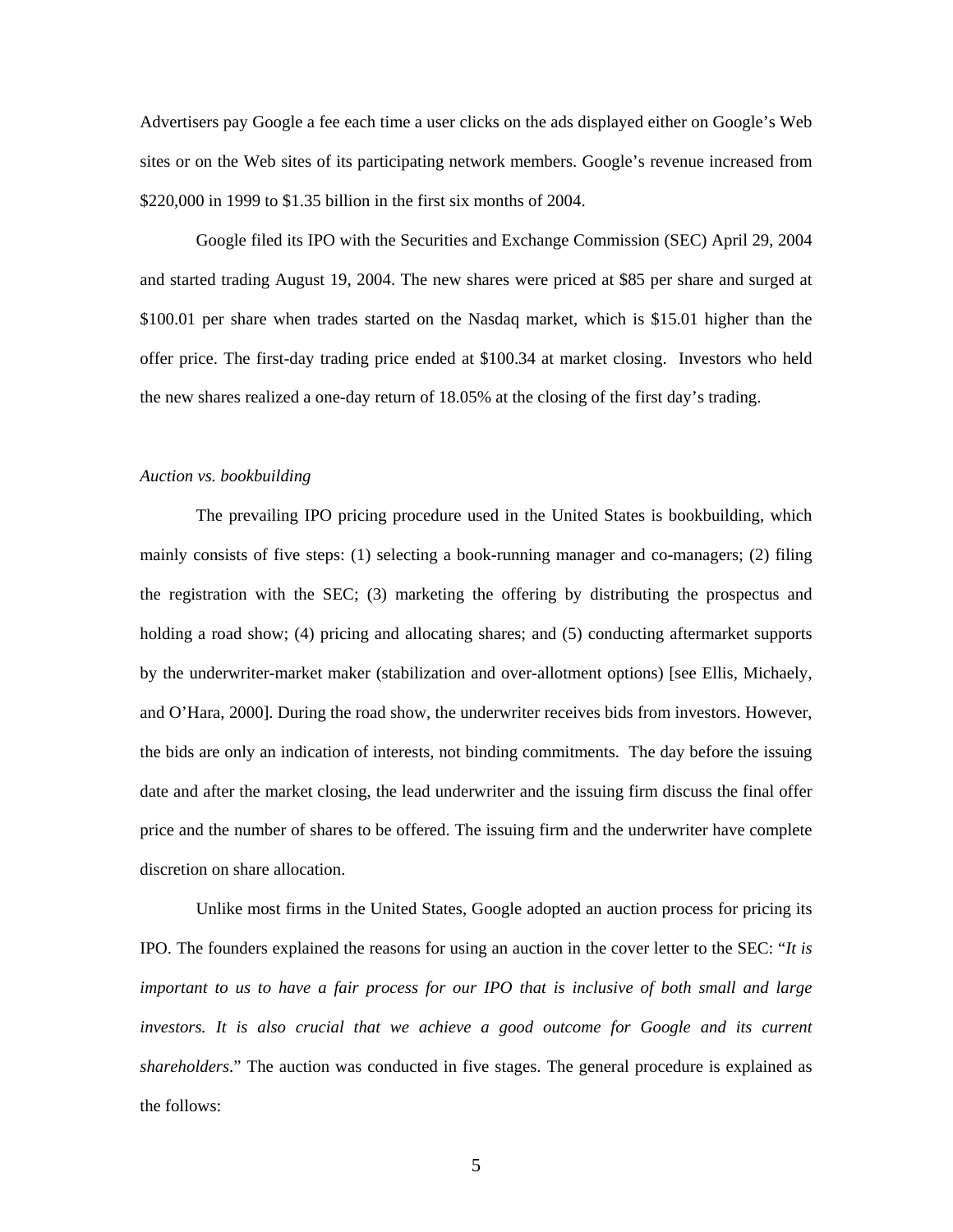(1) *Qualification*. To qualify for submitting bids, investors are required to obtain a unique bidder ID and to meet an underwriter's account eligibility and suitability requirements. (2) *Bidding*. Once the auction commences, all qualified investors may submit bids indicating the price and the number of shares they are willing to purchase. Investors have the ability to modify any bid until the auction is closed and to withdraw a bid until the bid is accepted. (3) *Auction Closing*. The issuing firm and the underwriter accept successful bids and close the auction after the SEC declares the registration statement effective. Once the acceptance notice is sent out, successful investors are obliged to purchase the shares allocated to them in the allocation process. (4) *Pricing*. The final offer price is based on the clearing price revealed through the bidding process. However, the issuing firm and the underwriter have the discretion to set the offer price below the clearing price. (5) *Allocation*. All investors with successful bids will receive an allocation of shares based on either pro rata allocation or maximum share allocation. $<sup>2</sup>$  $<sup>2</sup>$  $<sup>2</sup>$ </sup>

Bookbuilding is similar to an auction to the extent that the bookbuilding process solicits bids or indication of interest from potential investors. However, two key differences exist. First, in the bookbuilding process, the pricing and allocations rules are not announced, but are left to the discretion of the underwriter and issuer. Second, investors' bids are not a firm commitment for purchase, but merely an indication of interest. These differences affect underpricing and the participants of investors.

#### 3. Data and Empirical Results

 $\overline{a}$ 

In this section, we provide detailed analyses on the questions raised in the introduction. We collect Google's filing data from the SEC's Electronic Data Gathering, Analysis, and Retrieval (EDGAR) system. To analyze whether market condition affects its filing decision, we use the daily closing prices of the NYSE composite index and S&P 500 index as proxies for

<span id="page-5-0"></span> $2^{2}$  According to CBS Market Watch (August 19, 2004), Google did not publicly disclose the allocation method it ultimately employed.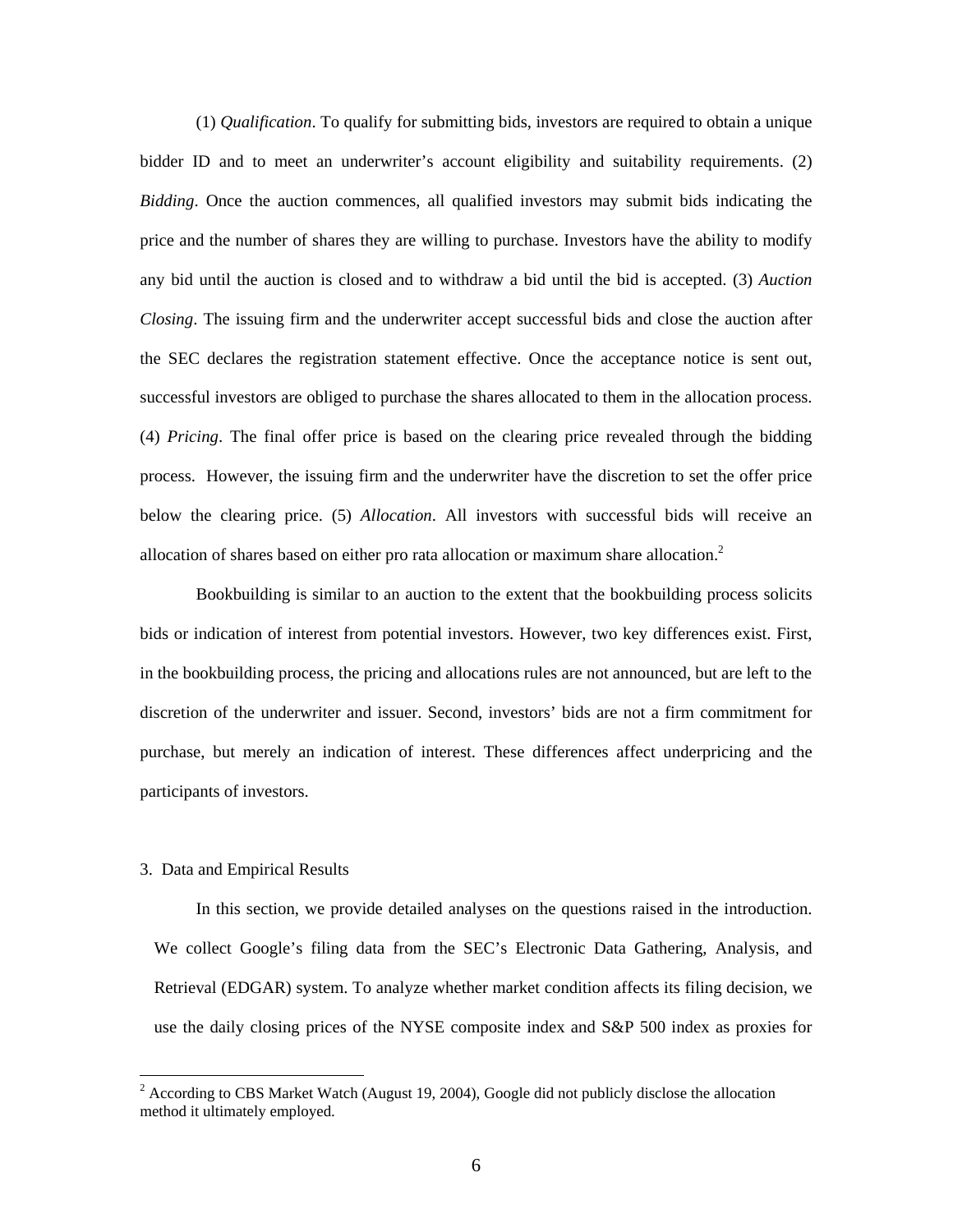market condition. We obtain the daily closing prices of the NYSE composite index and S&P 500 index from NYSE and Standard & Poor's Web site, respectively. The daily closing prices up to December 2003 are verified with the most recent data available from the Center for Research in Security Prices (CRSP). The monthly number of IPOs and the average initial return are retrieved from Thomson Financial new issues database.

## *3.1. Market Timing of IPO*

Many studies investigate whether firms condition equity offerings on market return. Loughran, Ritter, and Rydqvist (1994) find that IPO volumes are higher following periods of high market return. Baker and Wurgler (2000) show that firms issue more equity after a year of high return and before years of low market return. Lowry (2002) finds that a higher market-wide market-to-book (MB) ratio and higher market return are associated with higher IPO volume. Firms condition their equity offering on market return because a high market return indicates increases in investment opportunities or an increase in investors' optimism.

In this study, we revisit this issue using Google's IPO. Figure 1 presents the intertemporal changes in the daily closing price of the NYSE composite index and S&P 500 index. Since Google filed its registration with the SEC April 29, 2004, we analyze these indexes from May 1, 2003 (one-year prior to the filing) to August 18, 2004 (the offering day). It is obvious that the market return increased significantly during the one-year period prior to the filing day. As an example, the NYSE composite index increased by 25.9%, from 5,126 on May 1, 2003 to 6,452 on April 29, 2004. It peaked at 6,715 (a 31% increase) on April 5, 2004, two weeks before Google's filing. Similarly, the S&P 500 experienced an increase of 34.6%, from 1,019 on May 1, 2003 to 1,372 on April 29, 2004. This evidence confirms previous findings that firms tend to issue equity after high market return.

Other studies have analyzed whether a firm's decision to go public is affected by the current IPO market. A recent study by Lowry and Schwert (2002) shows that periods of high and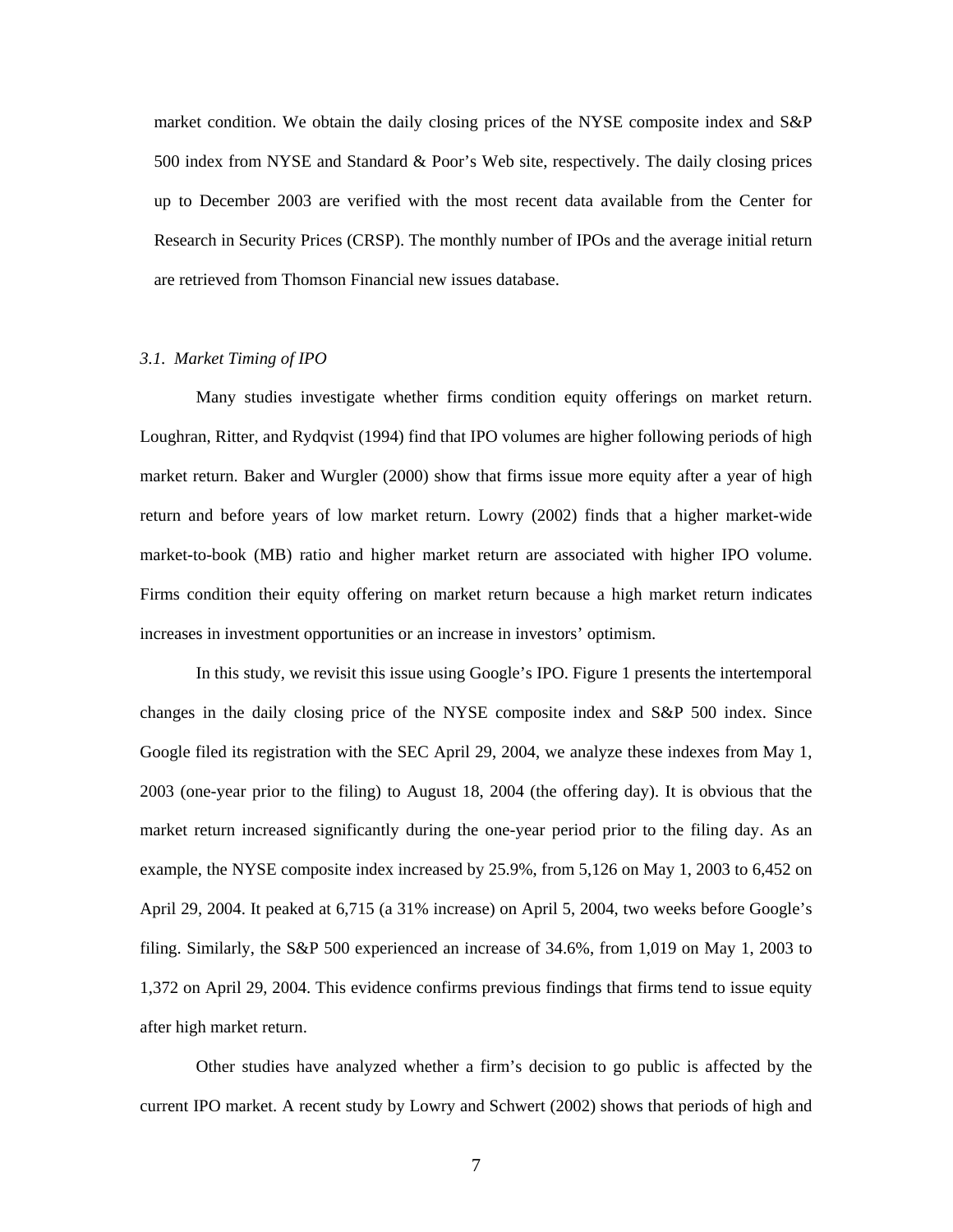rising initial returns are followed by more IPOs. The positive relationship between the initial return and the subsequent IPO volume is due to information externality. The information gathered by the issuer and its underwriters during the bookbuilding process affects not only the pricing of that new issue but also the number of private firms issuing equity in the near future. More positive information in the form of higher expected valuations results in a higher initial return for the new issue and more companies filing for IPO thereafter. Benveniste, Busaba, and Wilhelm (2002) and Benveniste, Ljungqvist, Wilhelm, and Yu (2003) find that potential issuers benefit from information about a common valuation factor that spills over from the marketing efforts of other firms attempting public offerings. The information spillover leads potential issuers to attempt IPOs.

In light of those studies, we investigate whether Google filed its IPO to follow the IPO market trend. Figure 2 shows the number of IPOs and the average initial return in each month from May 2003 to August 19, 2004. Several things are noticeable. First, the IPO volume fluctuates over time and has a seasonal pattern. It appears that there are fewer IPOs in the first quarter of a year than in the later quarters. Second, after controlling for seasonal effect, IPO volume still shows a significant increase from 2003 to 2004. For example, only one IPO came to the market during the first quarter of 2003, whereas 36 IPOs were issued during the first quarter of 2004. The increase in the second quarter of 2004 is more pronounced. There were 70 IPOs in the second quarter of 2004, but only 12 IPOs in the second quarter of 2003. Third, IPO volume and initial return are negatively correlated, indicating that issuers benefit from small underpricing due to information spillover from the most recent IPOs.

These results help draw two preliminary conclusions. First, Google conditioned its IPO on the market condition and filed its registration after the stock market experienced an abnormal return (an annual return of 34.5% on the S&P 500 index and 25.9% on the NYSE composite index). Second, consistent with the IPO clustering, Google issued its IPO when IPO volume was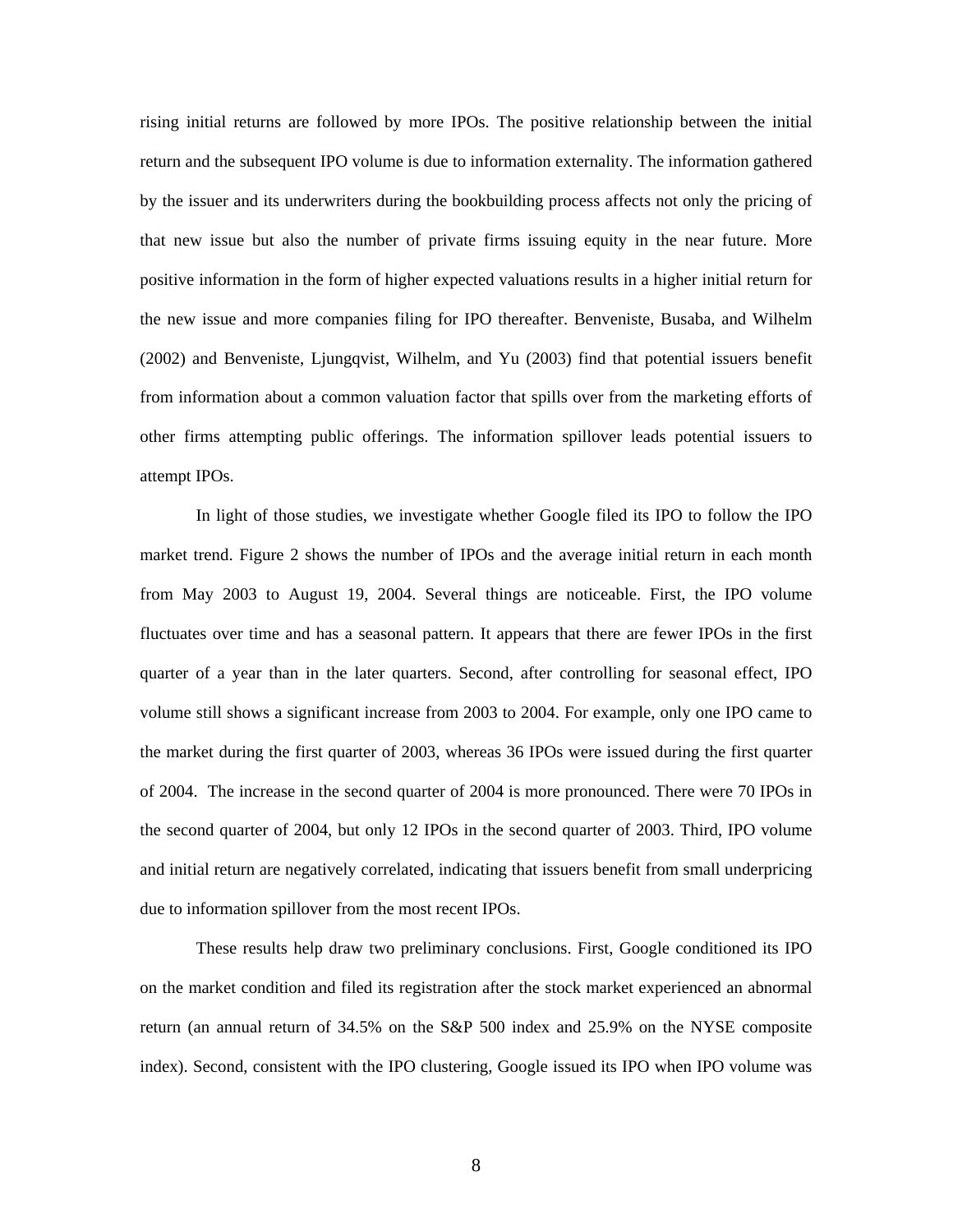high. A caveat is in order. By drawing these conclusions, we do not intend to exclude other reasons why Google filed its IPO in this time period.

## *3.2. Information production and partial adjustment of offer price*

Benveniste and Spindt (1989) argue that underwriters solicit information from informed investors about the expected value and market demand for the new issue and adjust the offer price accordingly. Thus, underpricing is used to reward the informed investors for revealing their private information in the bookbuilding process. Similarly, Sherman and Titman (2002) and Sherman (2003) suggest that underpricing is the payment to IPO investors for the amount of information they produce. Hanley (1993) finds that the adjustment of offer price relative to the initial filing range reveals investors' private information and is positively related to initial return. Similarly, Bradley and Jordan (2002) show that public information before the offer day predicts 35% to 50% of the variation in IPO initial return.

In this section, we analyze how Google amended its filings and adjusted the offering. This analysis helps infer the information collected during the registration process, since this information is not observable by the public. Table 1 presents Google's detailed filing information. Google first filed S-1 Form with the SEC April 29, 2004 and made nine subsequent amendments (S-1/A Form) before it filed 424B4 August 19, 2004. In the original filing (S-1 Form) and the first three subsequent amendments (up to July 12, 2004), neither the price range nor the number of shares offered was provided; only the proposed maximum aggregate offering amount (\$2.72 billion) was reported.<sup>[3](#page-8-0)</sup>

The number of shares offered (24.6 million) and the price range (\$108-\$135) first appeared in the amendment filed July 26, 2004. In this amendment, the proposed maximum offering increased from \$2.72 billion in the previous amendment to \$3.82 billion. The secondary

 $\overline{a}$ 

<span id="page-8-0"></span> $3$  It is noted on the prospectus that the proposed maximum offering amount is reported solely for the purpose of calculating the registration fee. Actually, this amount is the product of the total number of shares registered and the maximum offer price.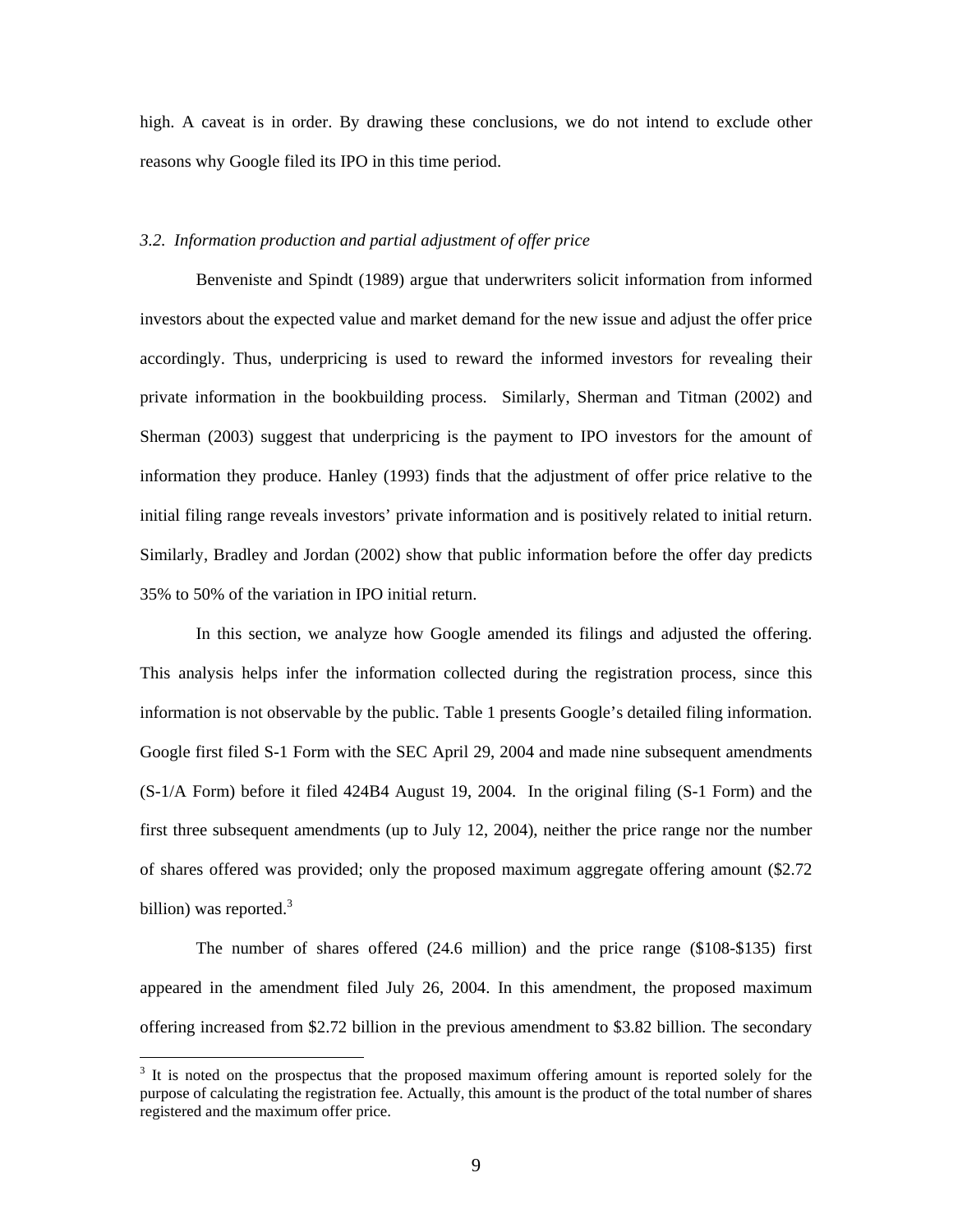shares offered increased from 10.49 million to 11.56 million in the amendment filed August 9, 2004. In all the subsequent amendments up to August 16, 2004, both the filing range and shares offered remained the same. On August 18, 2004, one day before the offering, Google reduced both the filing range (from  $$108 \sim $135$  to  $$85 \sim $95$ ) and secondary shares offered (from 11.56 million to 5.46 million). The primary shares remained the same (14.14 million). The total number of shares offered was also reduced due to the reduction of secondary shares. The final offer price was set at the lower end of the filing range (\$85).

Although how the decision was made and what information was collected during the auction process are not available to investors, the detailed filings and amendments help reach the following conclusions. First, Google determined the amount of money to be raised before it decided on the offer price and shares to be offered. Or, at least, it did not want to report the offer price and the number of shares offered in the earlier filings for whatever reasons. Second, the reduction in the number of shares offered and the lowered filing price range indicate that the original filing price was over-priced. Third, the negative information revealed during the registration period is also associated with the declining market condition. During the registration process, from original filing (April 29, 2004) to the filing of 424B4 (August 19, 2004), the daily cumulative return on the NYSE composite index was  $-1.78\%$  and the return on the S&P 500 index was –3.12%. This suggests that market condition during registration affects investors' sentiment, which, in turn, influences issuing firms' decisions on initial offerings.

According to the partial adjustment theory and empirical evidence of Hanley (1993) and Bradley and Jordan (2002), the adjustment of the offering price relative to the initial filing range predicts the first day return in the aftermarket. In contrast to these studies, Google lowered its filing range from  $$108 \sim $135$  to  $$85 \sim $95$  and offered its shares at the lower end of the reduced price range (\$85), but it experienced an initial return of 18.05%. We theorize that the reduction of secondary shares offered at the IPO alleviated the negative effect of the down-forward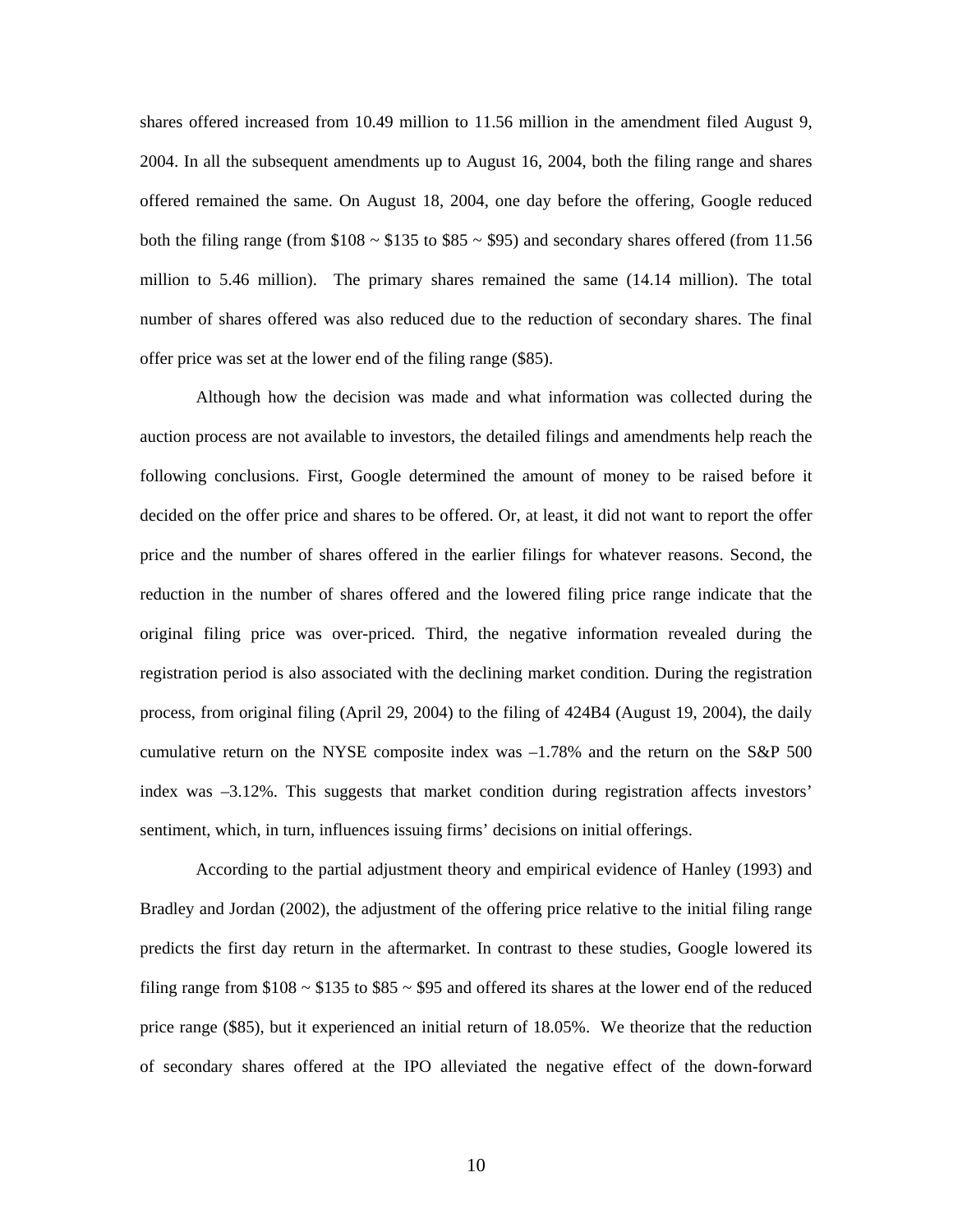adjustment of offer price, since the reduction of secondary shares suggests that the new shares were underpriced.

#### *3.3. Issuing firms' wealth-maximizing strategies*

Regardless of the reasons for going public, issuing firms want to issue the new shares at the highest possible price (a small discount). The amount of discount is also affected by the pre-IPO owners' participation in the offering. Habib and Ljungqvist (2001) find that the discount is negatively related to the proportion of shares sold by the pre-IPO owners to the total shares offered. However, insider selling per se sends out a negative signal that the shares are overvalued. Consequently, the insiders may not sell their shares at the expected value.

A recent study by Ang and Brau (2003) shows that insiders take premeditated actions to maximize their wealth at the IPO. To reduce the negative signal of insider selling, insiders frequently *underreport* the number of secondary shares they intend to sell in the prominent original filing and use less visible ways to report the true level of shares to be offered. Insiders also conceal their actions by adjusting the mix of secondary and primary shares strategically. To make it less visible, they keep the total number of shares offered relatively unchanged by adjusting (*switching*) primary shares to offset secondary shares. Insiders also take advantage of new information revealed during the bookbuilding and road show process. If the IPO investors' valuation is higher than the insiders expected (i.e., overpriced due to strong market demand), the insiders increase (reduce) secondary (primary) shares to cash out their overpriced shares. In contrast, if the price is lower than insiders expected (i.e., underpriced due to weak market demand), the insiders reduce the secondary shares and increase the primary shares in the final offer.

In the case of Google's IPO, the evidence does not fully support that Google underreported the secondary shares. The number of secondary shares (10.49 million) was first reported in the amendment filed July 26, 2004 and it increased by more than one million shares in the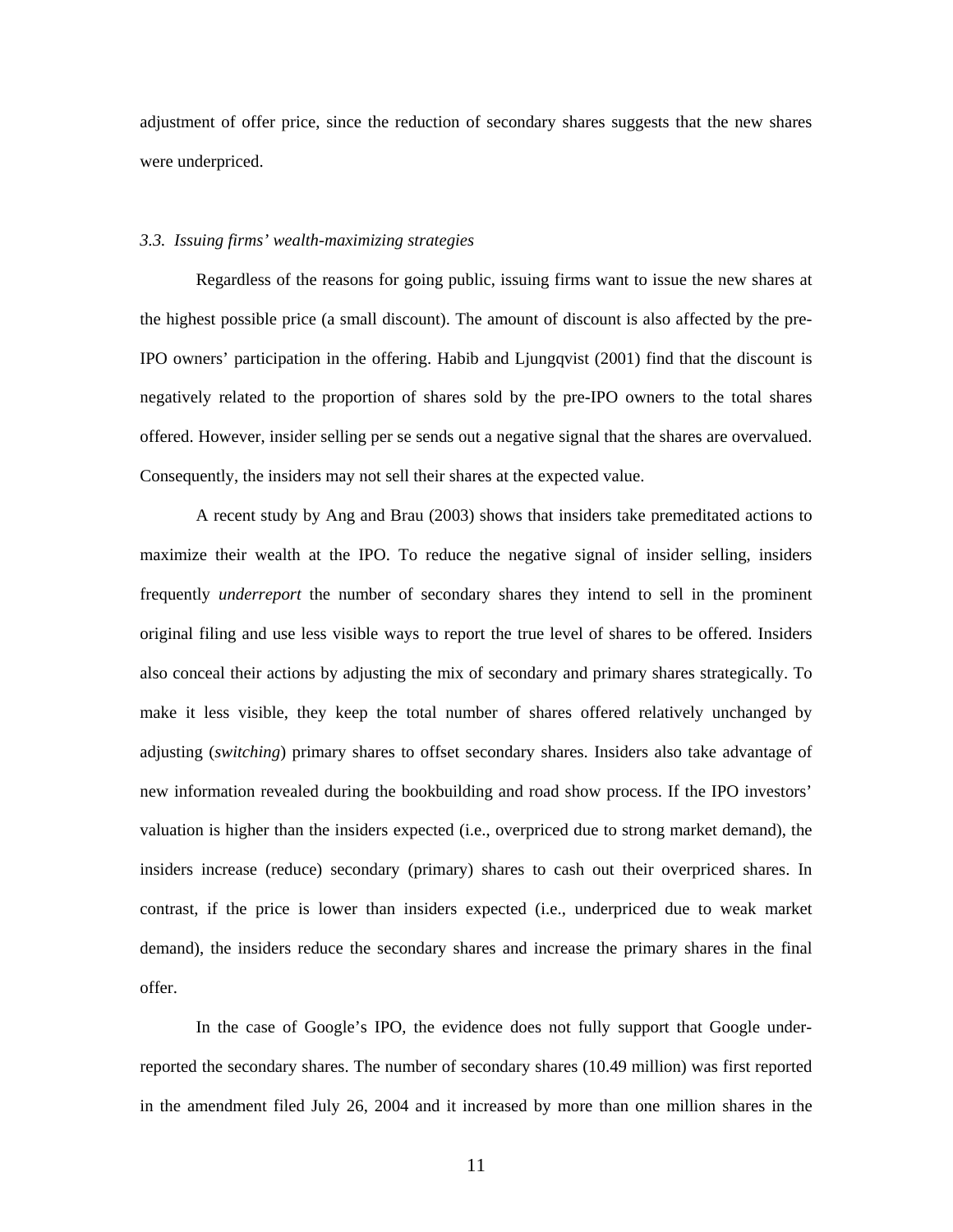following amendment (August 9, 2004). The number of secondary shares finally offered was cut to 5.46 million. The evidence does not show any switching strategy used by Google. The number of primary shares (14.14 million) remained the same in all the amendments. However, the reduction in the number of secondary shares does show that insiders took advantage of the information collected during the registration process. They withdrew half of the shares when the final offering range (\$85 to \$95) did not meet their original expectation (\$108 to \$135). This suggests that negative information was revealed during the auction process.

## *3.4. The wealth effects and ownership dilution*

Overwhelming evidence shows that IPOs are highly discounted and issuing firms leave huge amounts of money on the table. The common and intuitive explanation for the IPO underpricing is that issuers put money on the table and the IPO investors get the benefits. For example, Loughran and Ritter (2002) find that the average first day return is 14% and firms leave \$9.1 million on the table on average for each IPO. Similarly, Habib and Ljungqvist (2001) report that the average wealth losses for the issuing firms are \$6.5 million due to the presence of highly underpriced offerings. The prospect theory of Loughran and Ritter (2002) suggests that issuers do not get upset about leaving money on the table because their wealth increases after price jumps in the aftermarket and the increase is larger than the loss of underpricing.

Most of the previous studies rely on comparing the offer price (or the midpoint of original filing) with the aftermarket price. We take a different approach to analyze pre-IPO owners' wealth change. We compare the net tangible book value (NTBV) per share before and after the IPO allocation, but before trades start in the aftermarket. This *ex ante* analysis is more reasonable than the *ex post* analysis, since neither the pre-IPO owners nor the investors know what the aftermarket price will be. However, the risk faced by the IPO investors is greater than that faced by the pre-IPO owners; the pre-IPO owners' wealth increases as long as the offer price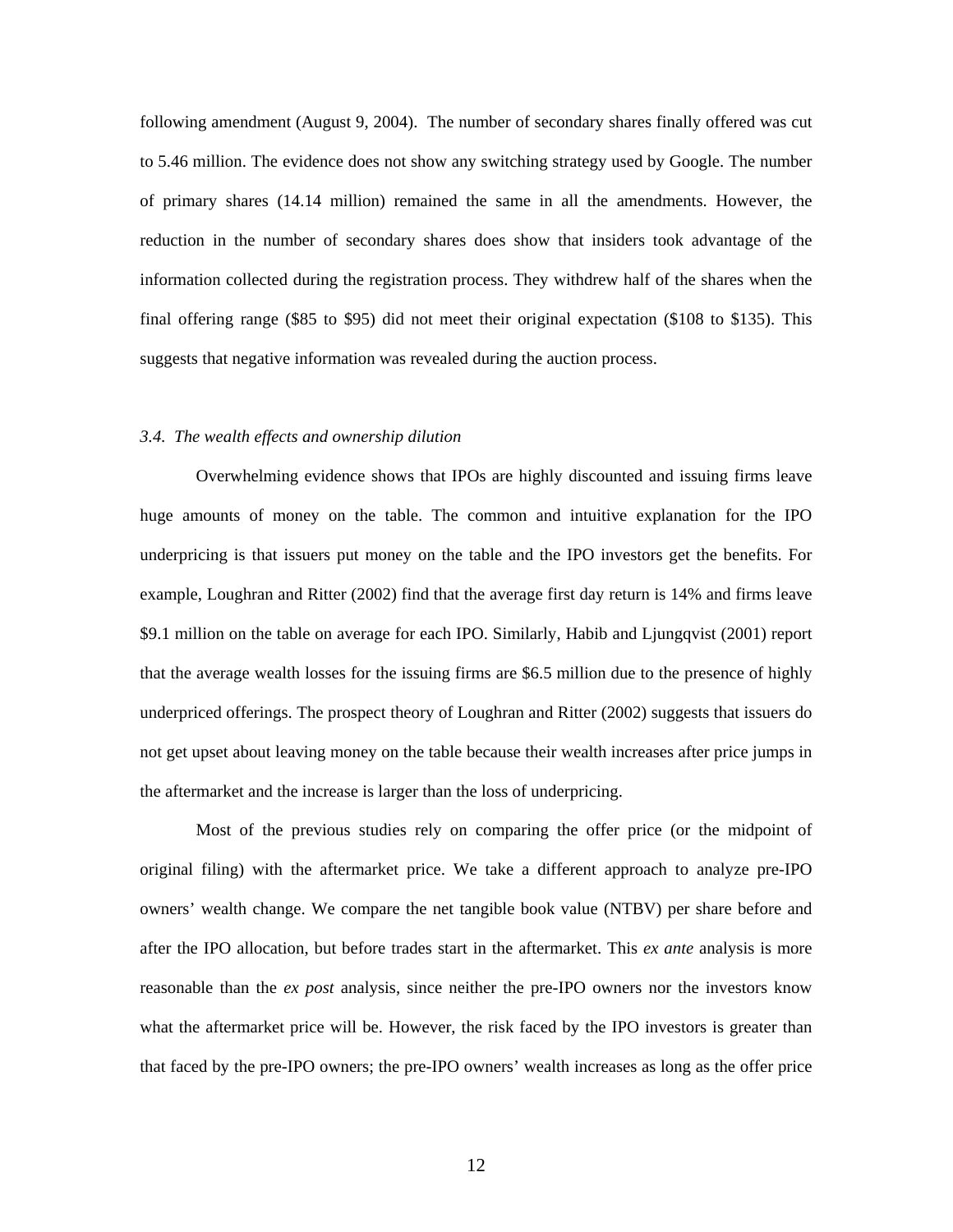is greater than the NTBV before the IPO, whereas IPO investors gain only when the aftermarket price is higher than the offer price.

Table 2 summarizes the results. The net tangible book value per share was \$3.55 before IPO and \$7.66 after IPO (Panel A). This indicates that the pre-IPO owners' wealth increased by \$4.11 per share or 115.77% because of the offering. In contrast, the IPO investor's investment was diluted by 90.99%. These investors were allocated with the new issues at \$85 per share, but the net tangible book value was only \$7.66 per share (Panel B). Alternatively, the pre-IPO owners as a group experienced a \$1,056 million (257 million shares x \$4.11 per share) increase in net tangible assets before trades started in the secondary market.

Another issue related to initial public offerings is ownership dilution. The conventional wisdom is that the new shares issued through IPO dilute the pre-IPO shareholders' ownership. Table 2, Panel C shows that the existing shareholders held 94.8% of the firm after the IPO, i.e., a 5.2% reduction in ownership. However, the small ownership reduction was substantially rewarded by the IPO investors' cash contribution. The cash contribution of the existing shareholders as a group counted for 6.9% of the total cash contribution, whereas the contribution by the IPO investors counted for 93.1%.

These results offer a different explanation for why issuing firms do not get upset about leaving money "on the table."<sup>4</sup> Loughran and Ritter (2002) argue that issuing firms do not get upset about leaving money on the table because the price jump in the aftermarket results in a net increase in wealth for the pre-IPO shareholders. Our results suggest that the pre-IPO owners experience significant wealth increase even before price jumps in the aftermarket. In addition, the

 $\overline{a}$ 

<span id="page-12-0"></span><sup>&</sup>lt;sup>4</sup> Many theories have emerged to explain why issuers are willing to put money on the table. Issuers use underpricing to send signals to investors and distinguish themselves from low quality firms (Allen and Faulhaber, 1989; Welch, 1989; and Grinblatt and Hwang, 1989), to avoid potential legal liabilities (Tinic, 1988; and Hughes and Thakor, 1992). Underpricing could increase ownership dispersion and improve aftermarket liquidity (Booth and Chua, 1996), and attract large institutional investors (blockholders) who provide monitoring service and help mitigate agency problems between managers and shareholders (Stoughton and Zechner, 1998). Underpricing could also create information momentum by attracting financial analysts' coverage, which shifts the demand curve for the stock outward and allows the managers to sell shares at higher prices at the lockup expiration (Aggarwal, Kriman, and Womack, 2002).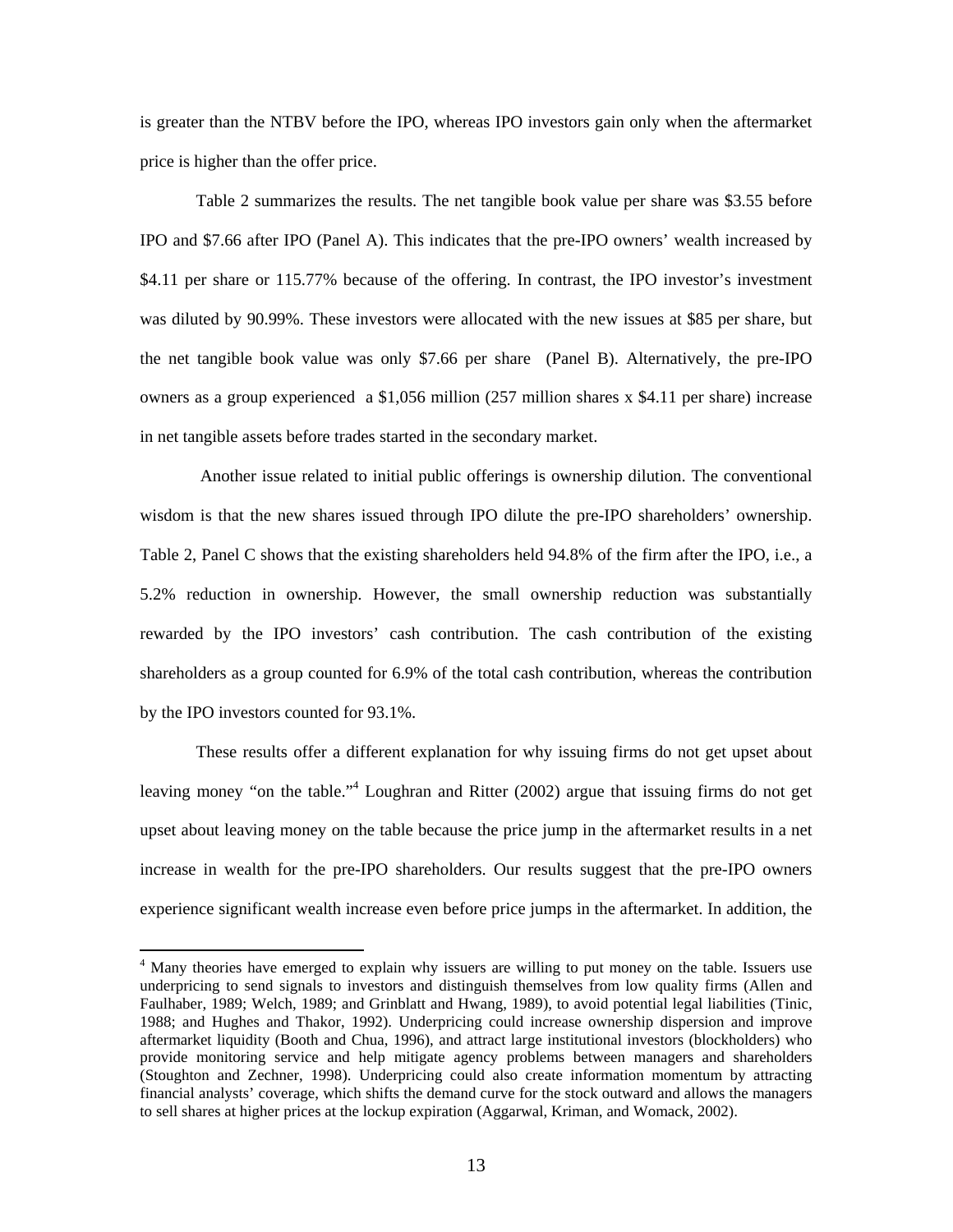substantial cash contribution (over 93%) by the IPO investors is another reason why the existing shareholders are willing to accept the ownership dilution (5.2%).

#### *3.5. Voting power dilution and management control*

Showing that the existing shareholders' ownership is diluted by 5.2%, however, does not necessarily mean that the voting power is diluted by the same proportion. The ultimate effect on management control depends on the share structure and type of stocks owned by the pre-IPO owners. Google adopted a dual-class stock system, in which Class A common stocks are entitled to one vote per share and Class B common stocks are entitled to ten votes per share. One share of Class B common stock is convertible to one share of Class A stock at any time.

Table 3 presents voting power changes for the existing shareholders and major shareholders before and after the IPO. The new IPO investors held more than 19.6 million shares of Class A common stock, while the existing shareholders held more than 241.9 million shares of Class B common stock before the IPO (Panel A) and more than 237.6 million shares of Class B common stock after the IPO (Panel B). As a result, the exiting shareholders as a group experienced only 0.8% dilution in voting power, from 100% before the IPO to 99.2% after the IPO. The voting power of all insiders (including all executive officers and directors, for a total of 15 people) was 61.7% before the IPO and 61.4% after the IPO, a 0.3% reduction. Similarly, the 5% equity holders' voting power dilution was marginal, from 20.9% before the IPO to 20.7% after the IPO.

These results show that although the existing shareholders' ownership was diluted by 5.2% due to the issuing of new shares, the ownership dilution had almost no effect on the voting power of the existing shareholders. This confirms the notes in the founders' cover letter to the SEC: "*In the transition to public ownership, we have set up a corporate structure that will make it harder for outside parties to take over or influence Google…New investors will fully share in*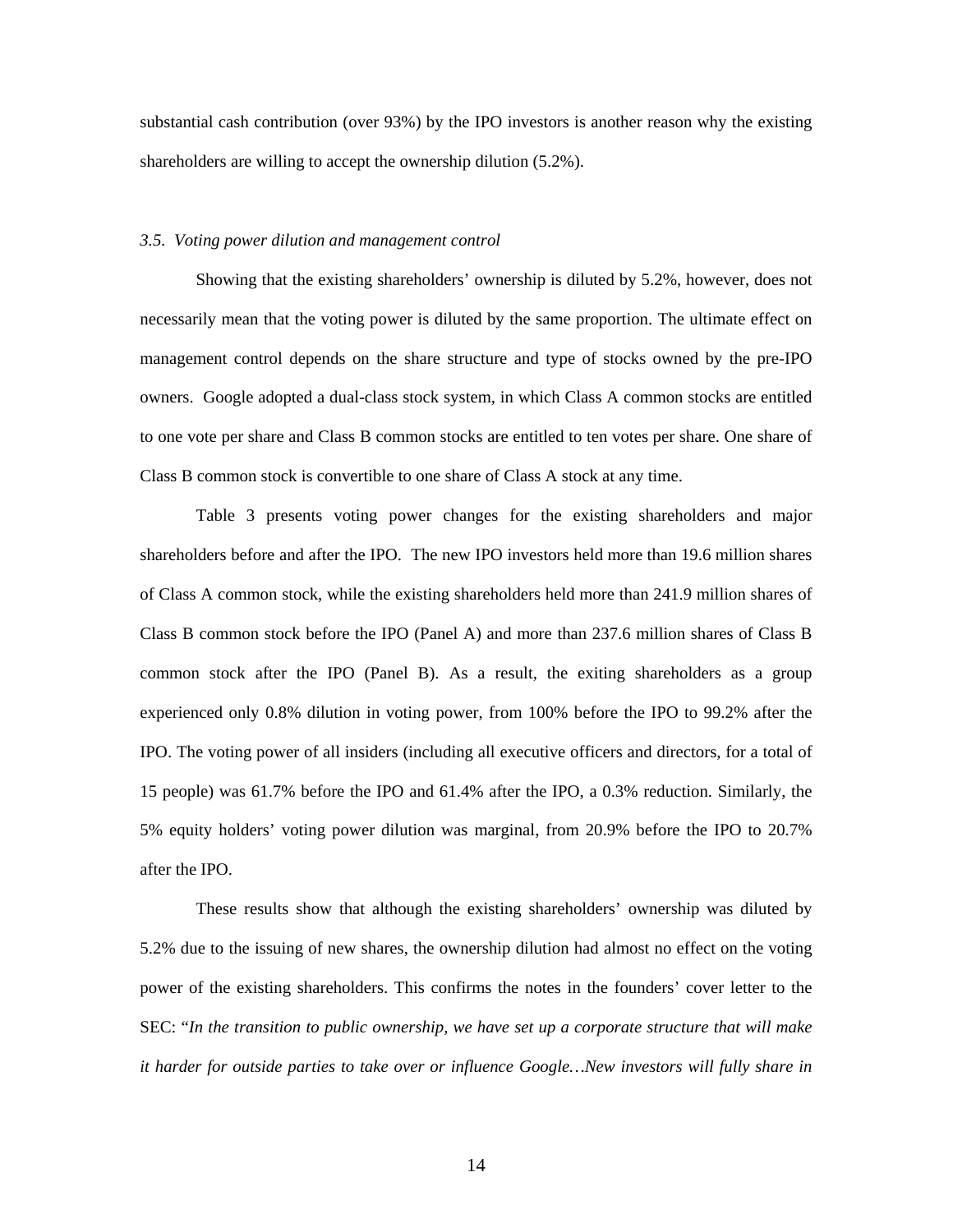*Google's long term economic future but will have little ability to influence its strategic decisions through their voting power*."

This evidence suggests that the common wisdom about dilution on existing shareholders' voting power needs to be interpreted with caution. The dilution of the existing shareholders' ownership does not necessarily lead to the same degree of dilution of voting power. The ultimate effect of issuing new shares on voting power depends on the share structure, the proportion of shares in each class of common stocks held by the existing shareholders and the new investors, and the number of votes per share entitled to the stocks held by the IPO investors.

#### **4. Conclusions**

Going public involves many important decisions that have significant effects on both the existing shareholders and the IPO investors. Among the common issues related to most IPOs, we address the following questions: do the general market condition and the recent IPO volume affect the timing of the offering? How does the information collected during the registration period influence the offering price, the total number of shares offered, and the mixture of shares offered? What actions do insiders take to maximize their wealth at the IPO? How does the IPO investors' cash contribution impact the existing shareholders' wealth? What are the effects of new issuing on the dilution of the existing shareholders' ownership and voting power?

The main findings and the implications from our clinical study and in-depth analyses of Google's recent IPO are:

- 1) Google filed its IPO registration after substantial market growth and conducted its offering when the IPO volume was high. This finding is consistent with the IPO clustering documented in the literature.
- 2) The information gathered during the registration process played an important role in the decision on the offer price and the shares offered. The existing shareholders took advantage of the information gathered and adjusted the number of secondary shares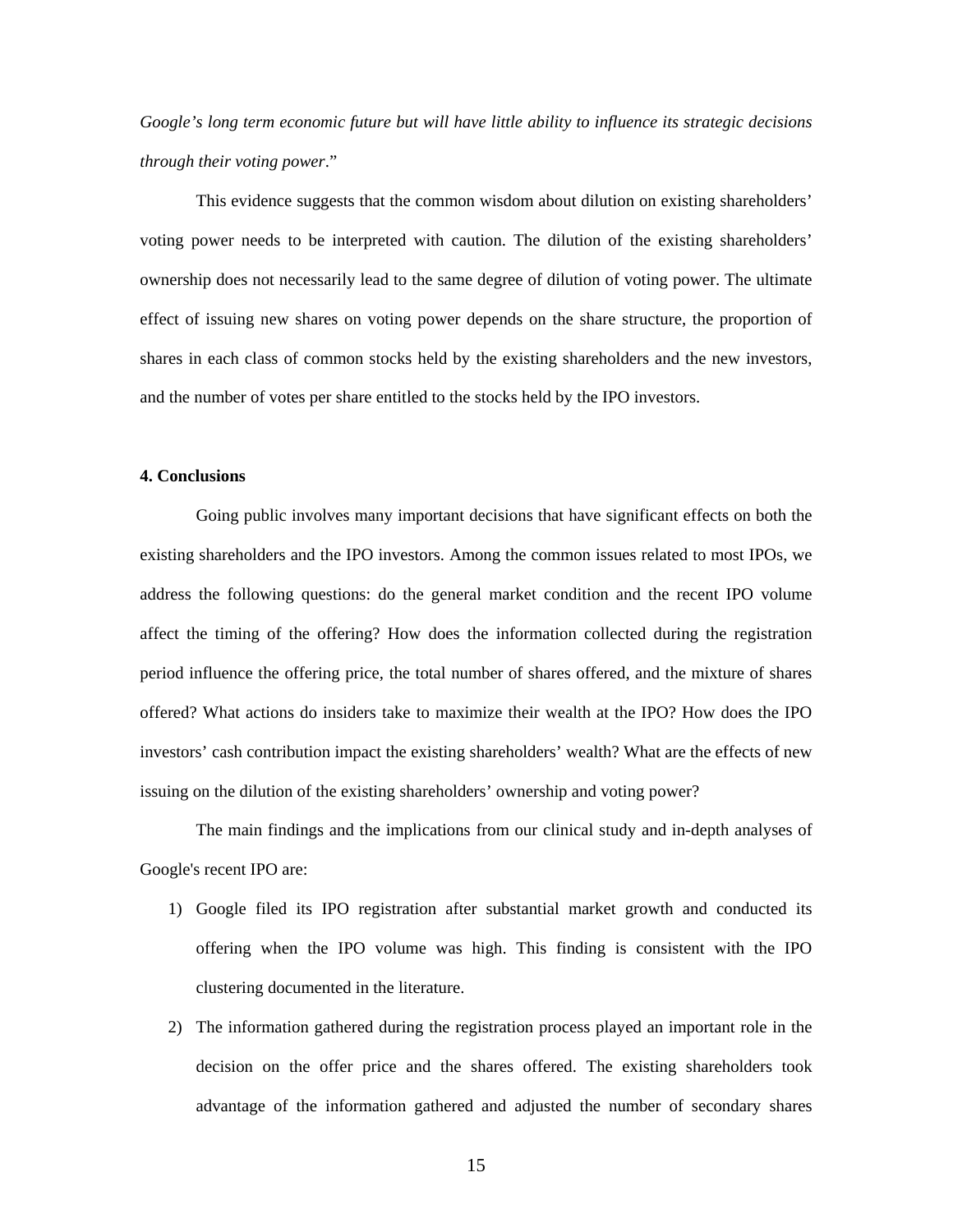strategically. The existing selling shareholders reduced the number of shares they were willing to sell when the offer price was below their expectations. This supports the argument that insiders take action to maximize their wealth at the IPO process.

- 3) In contrast to the partial adjustment theory, Google lowered its filing range of offer price and priced the new shares at the lower end of the reduced filing range, but its stocks experienced an initial return of 18.05%. This negative relation was likely due to the reduction of secondary shares offered, which suggests that the new issue was underpriced. This positive information boosted market demand in the aftermarket.
- 4) Before trades started and the true price was revealed in the aftermarket, the existing shareholders experienced a wealth increase of more than 115% measured by the changes in the net tangible book value per share before and after the IPO allocation. In sharp contrast, the IPO investors' investment was diluted by more than 90%. They purchased the new shares at \$85 per share, while the net tangible book value including their cash contribution was only \$7.66 per share. This provides additional explanation for why the existing shareholders do not get upset about leaving money on the table.
- 5) Although the existing shareholders' ownership was diluted by 5.2%, the reduction in their voting power was minimal (0.8%) due to the dual-class share structure and the enormous amount of Class-B shares held by the existing shareholders. Similarly, the reduction in voting power of insiders (executive officers and directors as a group) and the 5% equity holders was negligible.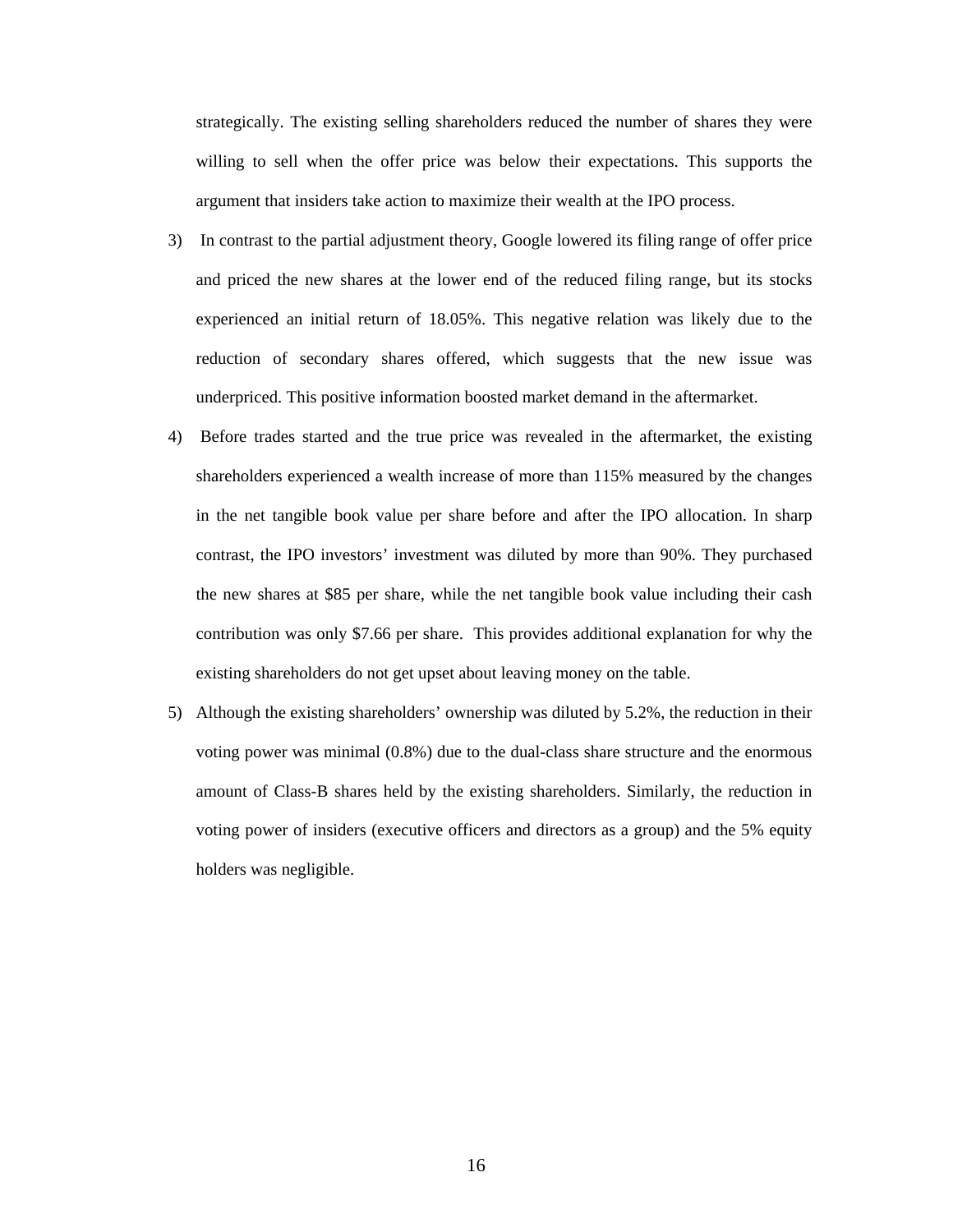## **References**

Aggarwal, Rajesh, Laurie Krigman, and Kent L. Womack, 2002, Strategic IPO underpricing, information momentum, and lockup expiration selling, Journal of Financial Economics 65, 105- 137.

Allen, Franklin, Gerald R. Faulhaber, 1989, Signaling by underpricing in the IPO market, Journal of Financial Economics 23, 303-323.

Ang, James S., and James C. Brau, Concealing and confounding adverse signals: insider wealthmaximizing behavior in the IPO process. Journal of Financial Economics 67, 149-172.

Baker, Malcolm, and Jeferey Wurgler, 2000, The equity shares in new issues and aggregate stock returns, The Journal of Finance 55, 2219-2257.

Benveniste, Lawrence, Walid Busaha, and William Wihlelm, 2002, Information externalities and the role of underwriters in primary equity markets, Journal of Financial Intermediation 11, 61-86.

Benveniste, Lawrence, Alexander Ljungqvist, William Wilhelm, and Xiaoyun Yu, 2003, Evidence of information spillovers in the production of investment banking services, The Journal of Finance 58, 577-608.

Benveniste, Lawrence M., and Paul A. Spindt, 1989, How investment bankers determine the offer price and allocation of new issues, Journal of Financial Economics 24, 343-361.

Booth, James R. and Lena Chua (1996). Ownership dispersion, costly information, and IPO underpricing. Journal of Financial Economics 46, 291-310.

Bradley, Daniel, and Bradford Jordan, 2002, Partial adjustment to public information and IPO underpricing, Journal of Financial and Quantitative Analysis 37, 595-616.

Ellis, Katrina, Roni Michaely, and Maureen O'Hara, 2000, When the underwriter is the market maker: an examination of trading in the IPO aftermarket, The Journal of Finance 55, 1039-1074.

Grinblatt, Mark, Chuan Y. Hwang, 1989, Signaling and the pricing of new issues, The Journal of Finance 44, 393-420.

Habib, Michel, Alexander Ljungqvist, 2001, Underpricing and entrepreneurial wealth losses in IPOs: theory and evidence, The Review of Financial Studies 14, 433-458.

Hanley, Kathleen Weiss, 1993, The underpricing of initial public offerings and the partial adjustment phenomenon, Journal of Financial Economics 34, 231-250.

Hughes, Patricia J., Anjan V. Thakor, 1992, Litigation risk, intermediation, and the underpricing of initial public offerings, Review of Financial Studies 5, 709-742.

Loughran, Tim, Jay R. Ritter, 2002, Why don't issuers get upset about leaving money on the table in IPOs? Review of Financial Studies 15, 413-443.

Loughran, Tim, Jay R. Ritter, and Kristian Rydqvist, 1994, Initial public offerings: international insights, Pacific Basin Finance Journal 2, 165-199.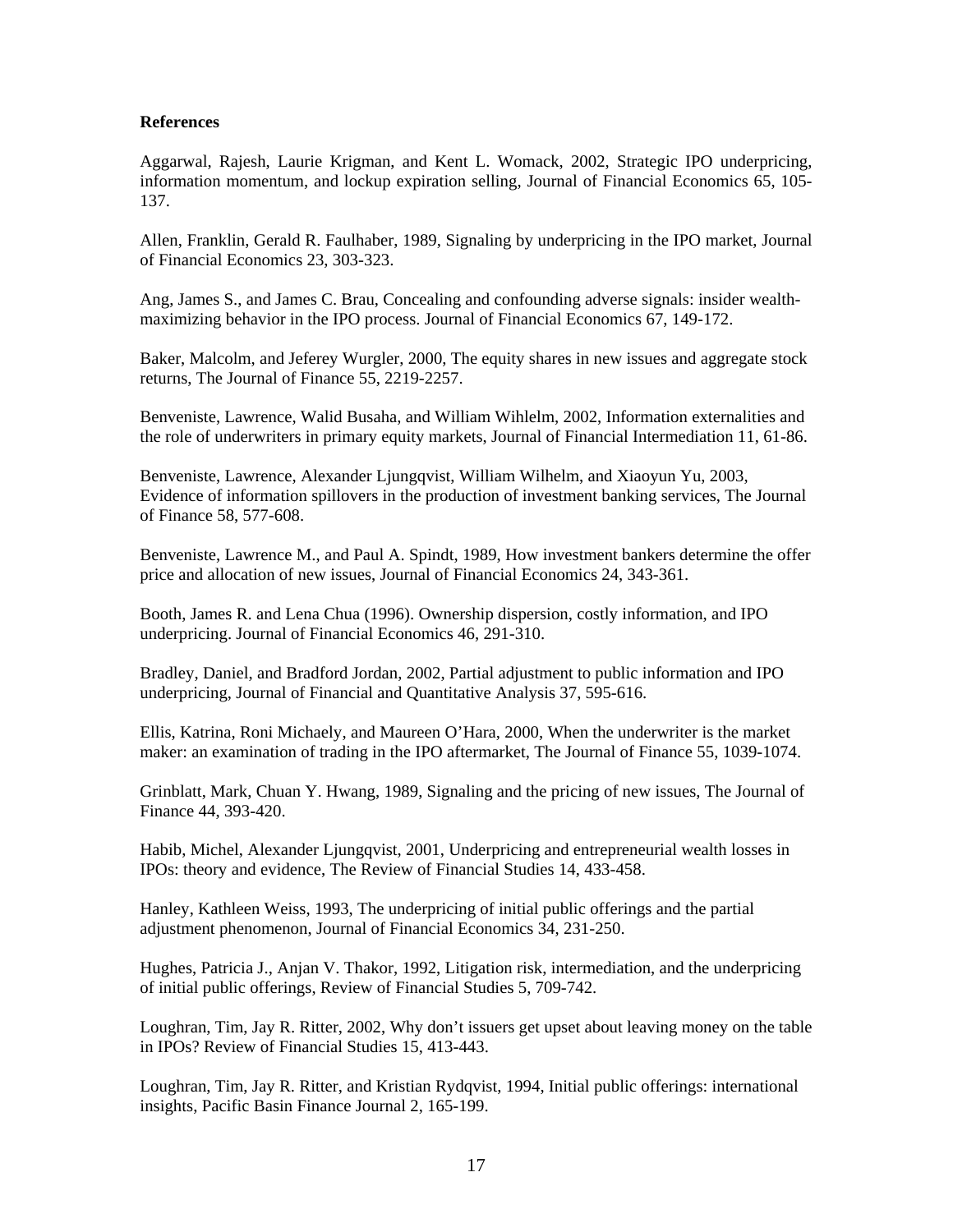Lowry, Michelle, 2002, Why does IPO volume fluctuate so much? Journal of Financial Economics 67, 3-40.

Lowry, Michelle, and William Schwert, 2002, IPO market cycles: bubbles or sequential learning? The Journal of Finance 57, 1171-1200.

Pagano, Marco, Fabio Panetta, Luigi Zingles, 1998, Why do companies go public? An empirical analysis, The Journal of Finance 53, 27-64.

Ritter, Jay, and Ivo Welch, 2002, A Review of IPO activity, pricing and allocation, The Journal of Finance 57, 1795-1828.

Sherman, Ann, 2003. Global trends in IPO methods: book building vs. auction with endogenous entry. Working paper. University of Notre Dame.

Sherman, Ann, Sheridan Titman, 2002. Building the IPO order book: underpricing and participation limits with costly information. Journal of Financial Economics 65, 3-29.

Stoughton, Neal M., Josef Zechner (1998). IPO-mechanisms, monitoring and ownership structure. Journal of Financial Economics 49, 45-77.

Tinic, Seha M., 1988, Anatomy of initial public offerings of common stock, Journal of Finance 43, 789-822.

Welch, Ivo, 1989, Seasoned offerings, imitation costs, and the underpricing of initial public offerings, Journal of Finance 44, 421-450.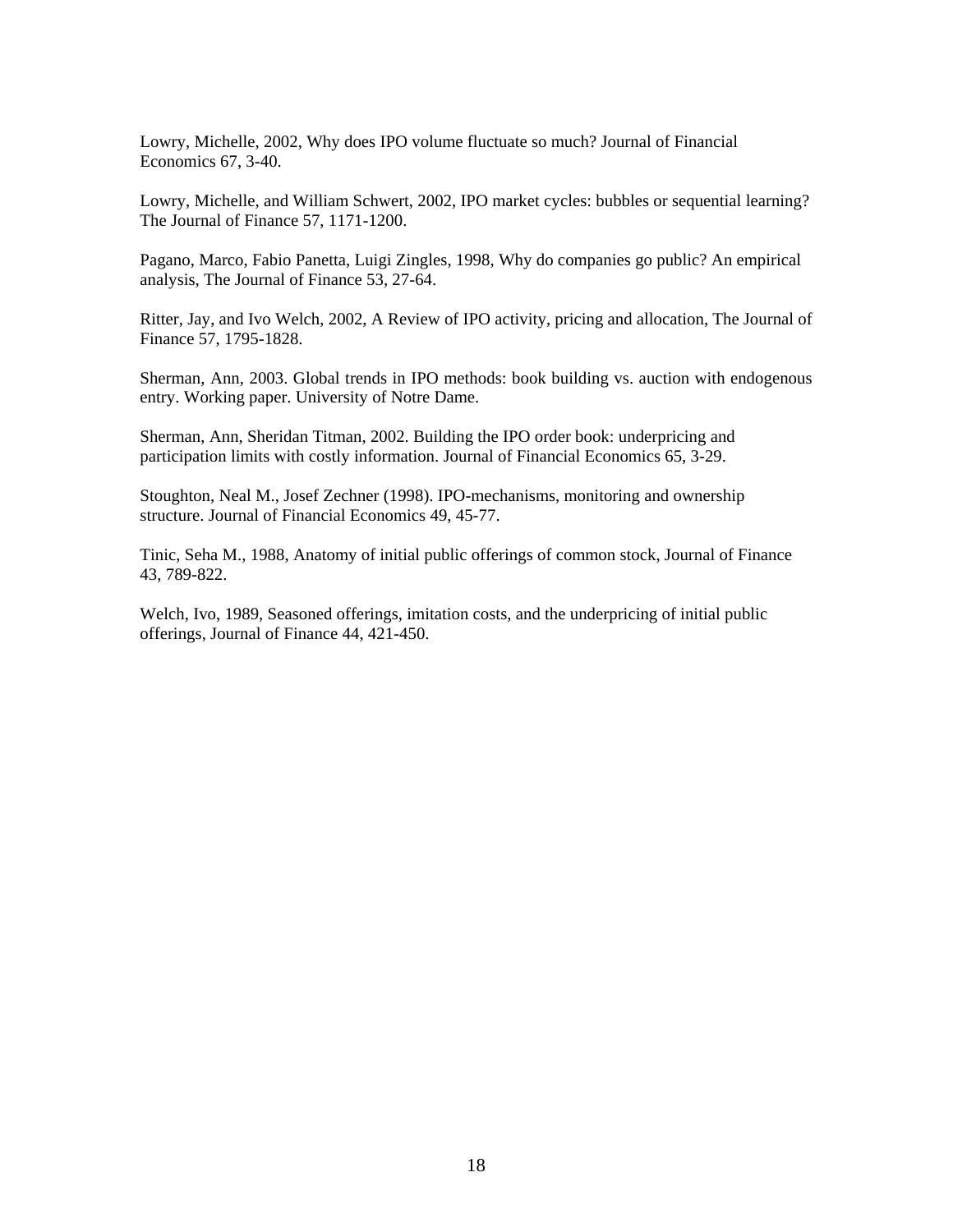

**Figure 1: Daily Closing Price of NYSE Composite Index and S&P 500**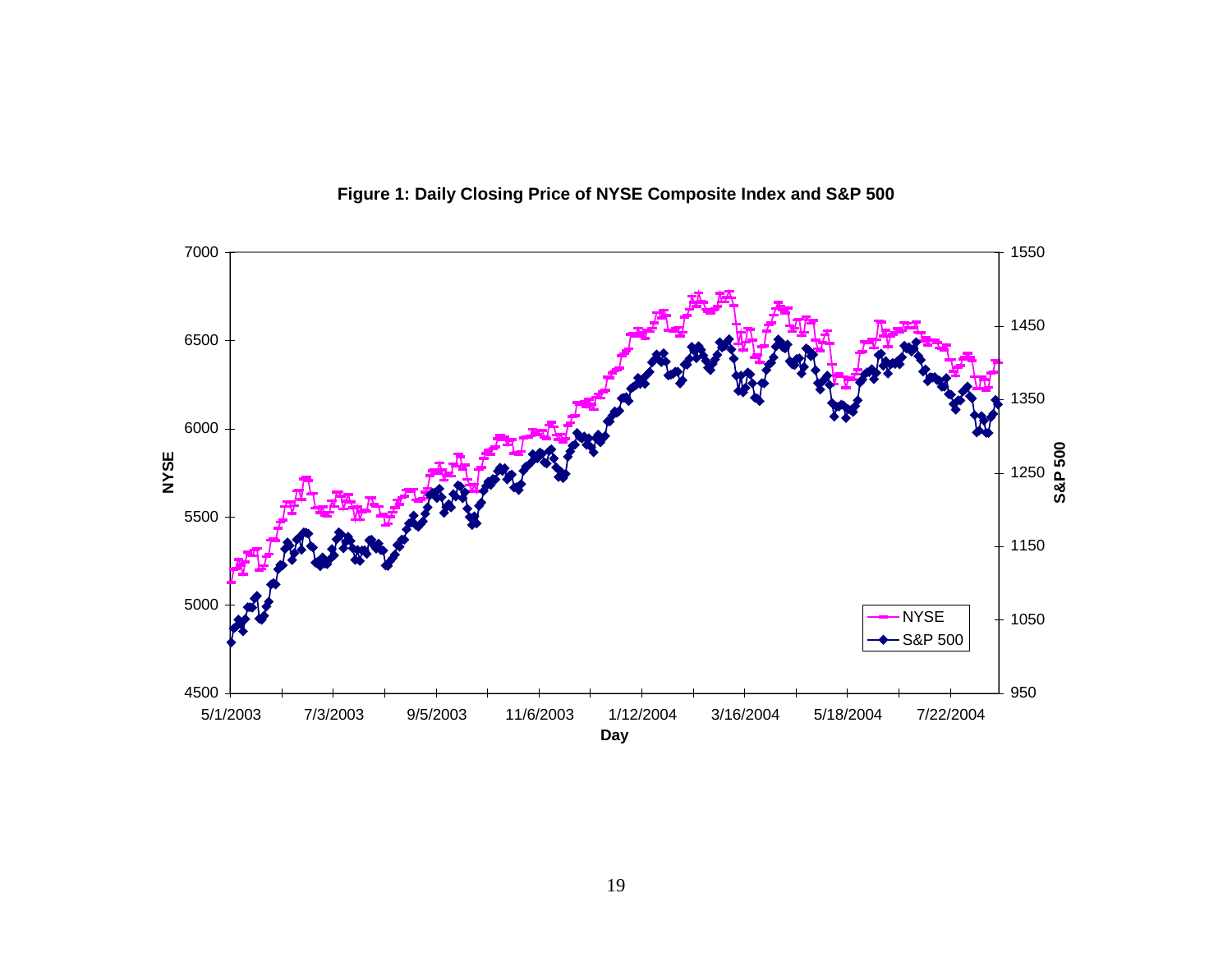**Figure 2: Monthly IPO statistics**

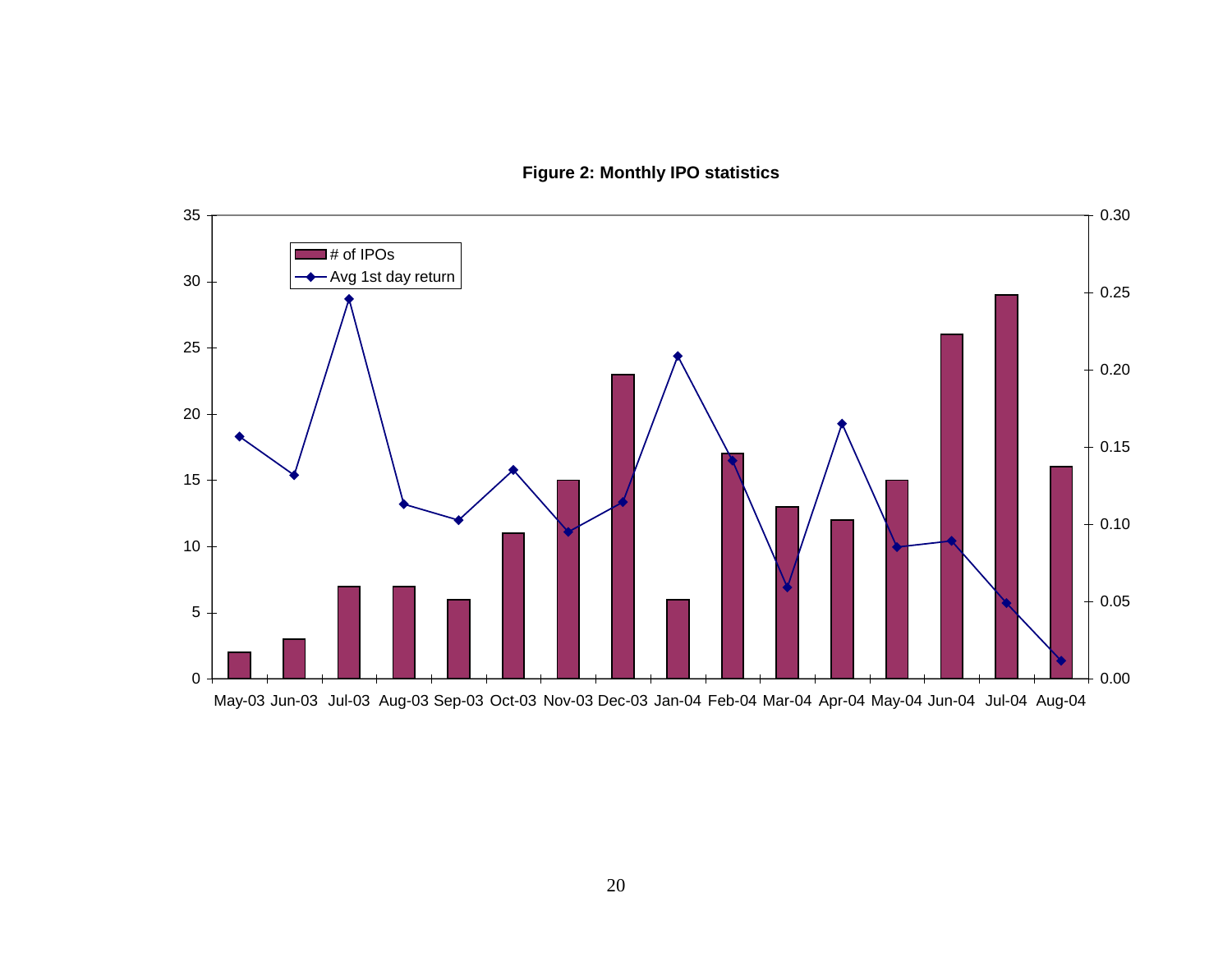## **Table 1 Market condition and filing amendments**

This table reports the data related to original filing (S-1), amendments (S-1/A), and final filing (424B4) for Google's IPO. We use the daily closing price of the NYSE composite index and S&P 500 index as a measure of general market condition. The filing data are collected from EDGAR online. The daily closing price of the NYSE composite index and S&P 500 index are obtained from the respective Web sites of the NYSE and S&P.

| Date    | Filing  | Proposed max                    | Total # of     | Primary      | Secondary  | Offer     | Offer                  | <b>NYSE</b> | S&P 500  |
|---------|---------|---------------------------------|----------------|--------------|------------|-----------|------------------------|-------------|----------|
|         | Form    | aggregate offering <sup>a</sup> | shares offered | shares       | shares     | price-low | price-high             | composite   | index    |
|         |         | $(\$)$                          |                | offered      | offered    | $(\$)$    | $(\$)$                 | index       |          |
| 4/29/04 | $S-1$   | \$2,718,218,828                 | N/A            | N/A          | N/A        | N/A       | N/A                    | 6,452.23    | 1,371.89 |
| 5/21/04 | $S-1/A$ | 2,718,218,828                   | N/A            | N/A          | N/A        | N/A       | N/A                    | 6,308.12    | 1,340.72 |
| 6/21/04 | $S-1/A$ | 2,718,218,828                   | N/A            | N/A          | N/A        | N/A       | N/A                    | 6,545.16    | 1,397.47 |
| 7/12/04 | $S-1/A$ | 2,718,218,828                   | N/A            | N/A          | N/A        | N/A       | N/A                    | 6,503.78    | 1,379.46 |
| 7/26/04 | $S-1/A$ | 3,824,841,195                   | 24,636,659     | 14, 142, 135 | 10,494,524 | 108       | 135                    | 6,297.64    | 1,335.78 |
| 8/9/04  | $S-1/A$ | 3,989,541,195                   | 25,697,529     | 14, 142, 135 | 11,555,394 | 108       | 135                    | 6,227.55    | 1,307.30 |
| 8/11/04 | $S-1/A$ | 3,989,541,195                   | 25,697,529     | 14, 142, 135 | 11,555,394 | 108       | 135                    | 6,278.60    | 1,320.72 |
| 8/13/04 | $S-1/A$ | 3,989,541,195                   | 25,697,529     | 14, 142, 135 | 11,555,394 | 108       | 135                    | 6,234.84    | 1,304.03 |
| 8/16/04 | $S-1/A$ | 3,989,541,195                   | 25,697,529     | 14, 142, 135 | 11,555,394 | 108       | 135                    | 6,315.91    | 1,325.46 |
| 8/18/04 | $S-1/A$ | N/A                             | 19,605,052     | 14, 142, 135 | 5,462,917  | 85        | 95                     | 6,386.73    | 1,348.96 |
| 8/19/04 | 424B4   | N/A                             | 19,605,052     | 14, 142, 135 | 5,462,917  |           | 85 (final offer price) | 6,372.63    | 1,342.92 |

**a.** Reported for estimating the amount of registration fee based on the total number of shares registered and the offer price at the upper range.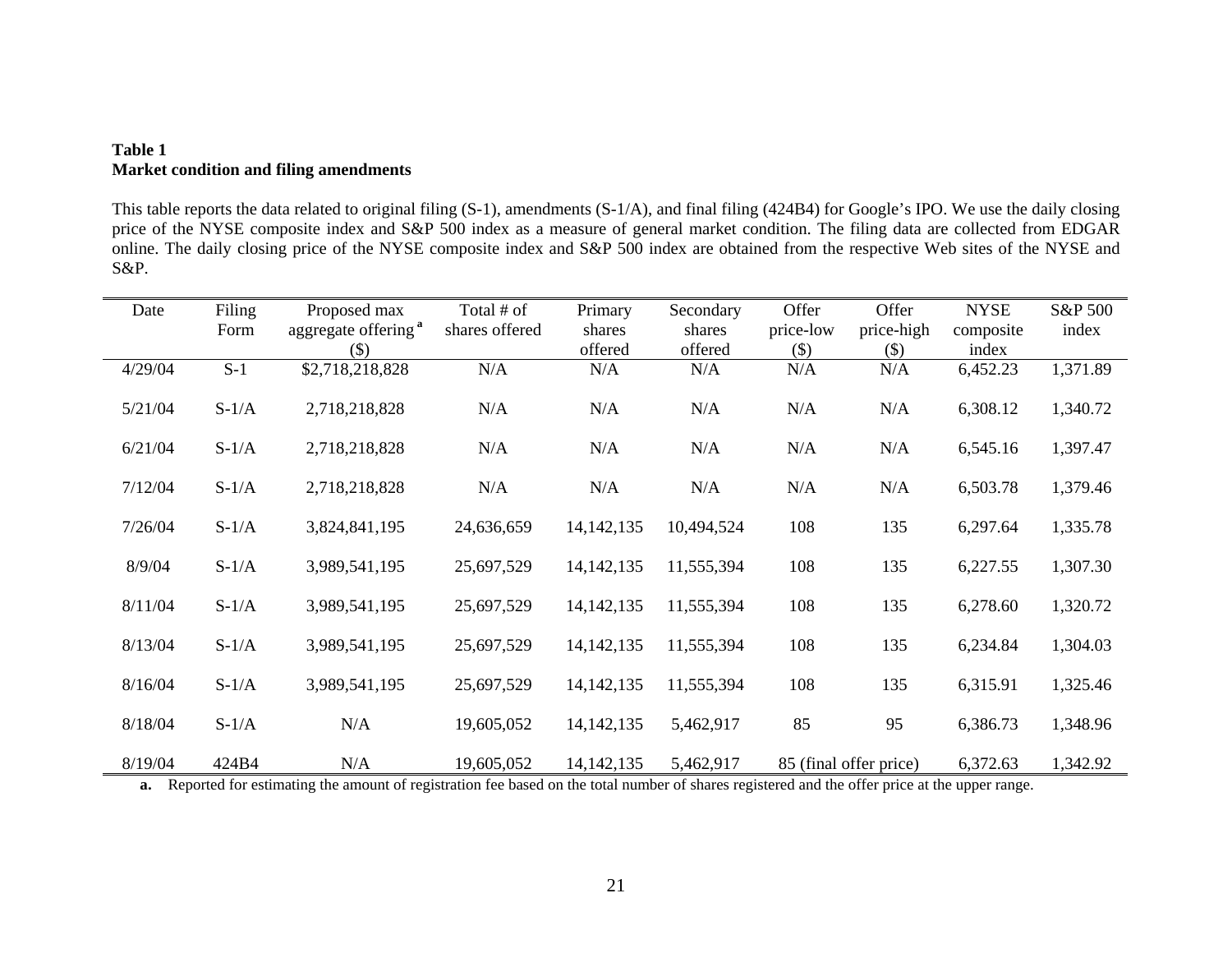# **Table 2 Ownership and wealth change due to IPO allocation**

The existing shareholders' wealth change due to the IPO is measured by the change of net tangible book value per share (NTBV) after IPO allocation but before trade starts in the secondary market. The new shareholders' wealth change is measured by the difference between the offer price and the NTBV per share after the IPO allocation but before trade started. Total cash contribution is reported as total consideration in the Prospectus.

| Panel A: Existing shareholders' wealth change before trade started |              |                             |               |                         |  |  |  |
|--------------------------------------------------------------------|--------------|-----------------------------|---------------|-------------------------|--|--|--|
| NTBV per share                                                     |              | NTBV per share              |               | Net change in NTBV      |  |  |  |
| before IPO allocation $(\$)$                                       |              | after IPO allocation        | Amount $(\$)$ | %                       |  |  |  |
| 3.55                                                               |              | 7.66                        | 4.11          | 115.77%                 |  |  |  |
| Panel B: New shareholders' wealth change before trade started      |              |                             |               |                         |  |  |  |
| Offer price                                                        |              | NTBV per share              |               | Net change              |  |  |  |
| per share $(\$)$                                                   |              | after IPO allocation $(\$)$ | Amount $(\$)$ | $\%$                    |  |  |  |
| 85                                                                 |              | 7.66                        | $-77.34$      | $-90.99\%$              |  |  |  |
| Panel C: Ownership and cash contribution                           |              |                             |               |                         |  |  |  |
|                                                                    | Ownership    |                             |               | Total cash contribution |  |  |  |
|                                                                    | # of shares  | $\%$                        | Amount $(\$)$ | $\frac{0}{0}$           |  |  |  |
|                                                                    |              |                             | (000)         |                         |  |  |  |
| Existing shareholder                                               | 257,077,508  | 94.8                        | 89,523        | 6.9                     |  |  |  |
| New shareholder                                                    | 14, 142, 145 | 5.2                         | 1,202,081     | 93.1                    |  |  |  |
| Total                                                              | 271,219,643  | 100                         | 1,291,604     | 100                     |  |  |  |